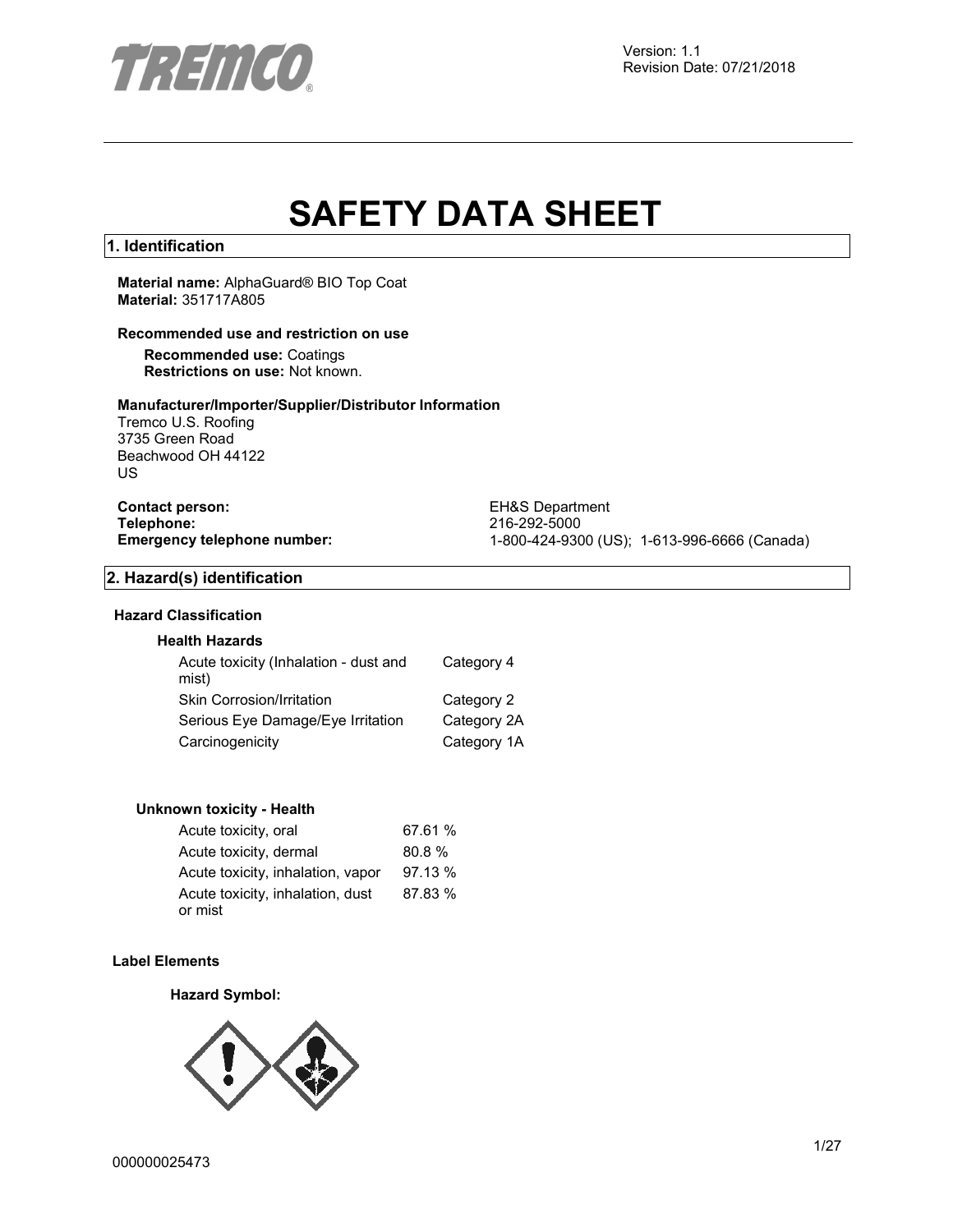

| <b>Signal Word:</b>                           | Danger                                                                                                                                                                                                                                                                                                                                                                                                                                                                                                          |
|-----------------------------------------------|-----------------------------------------------------------------------------------------------------------------------------------------------------------------------------------------------------------------------------------------------------------------------------------------------------------------------------------------------------------------------------------------------------------------------------------------------------------------------------------------------------------------|
| <b>Hazard Statement:</b>                      | Harmful if inhaled.<br>Causes skin irritation.<br>Causes serious eye irritation.<br>May cause cancer.                                                                                                                                                                                                                                                                                                                                                                                                           |
| <b>Precautionary</b><br><b>Statements</b>     |                                                                                                                                                                                                                                                                                                                                                                                                                                                                                                                 |
| <b>Prevention:</b>                            | Avoid breathing dust/fume/gas/mist/vapors/spray. Use only outdoors or in a<br>well-ventilated area. Wash thoroughly after handling. Wear protective<br>gloves/protective clothing/eye protection/face protection. Obtain special<br>instructions before use. Do not handle until all safety precautions have been<br>read and understood. Use personal protective equipment as required.                                                                                                                        |
| <b>Response:</b>                              | IF INHALED: Remove person to fresh air and keep comfortable for<br>breathing. IF IN EYES: Rinse cautiously with water for several minutes.<br>Remove contact lenses, if present and easy to do. Continue rinsing. If eye<br>irritation persists: Get medical advice/attention. IF ON SKIN: Wash with<br>plenty of water/ If skin irritation occurs: Get medical advice/attention. Call<br>a POISON CENTER/doctor if you feel unwell. Specific treatment (see on<br>this label). Take off contaminated clothing. |
| Storage:                                      | Store locked up.                                                                                                                                                                                                                                                                                                                                                                                                                                                                                                |
| Disposal:                                     | Dispose of contents/container to an appropriate treatment and disposal<br>facility in accordance with applicable laws and regulations, and product<br>characteristics at time of disposal.                                                                                                                                                                                                                                                                                                                      |
| Hazard(s) not otherwise<br>classified (HNOC): | None.                                                                                                                                                                                                                                                                                                                                                                                                                                                                                                           |

# **3. Composition/information on ingredients**

# **Mixtures**

| <b>Chemical Identity</b> | <b>CAS number</b> | Content in percent (%)* |
|--------------------------|-------------------|-------------------------|
|--------------------------|-------------------|-------------------------|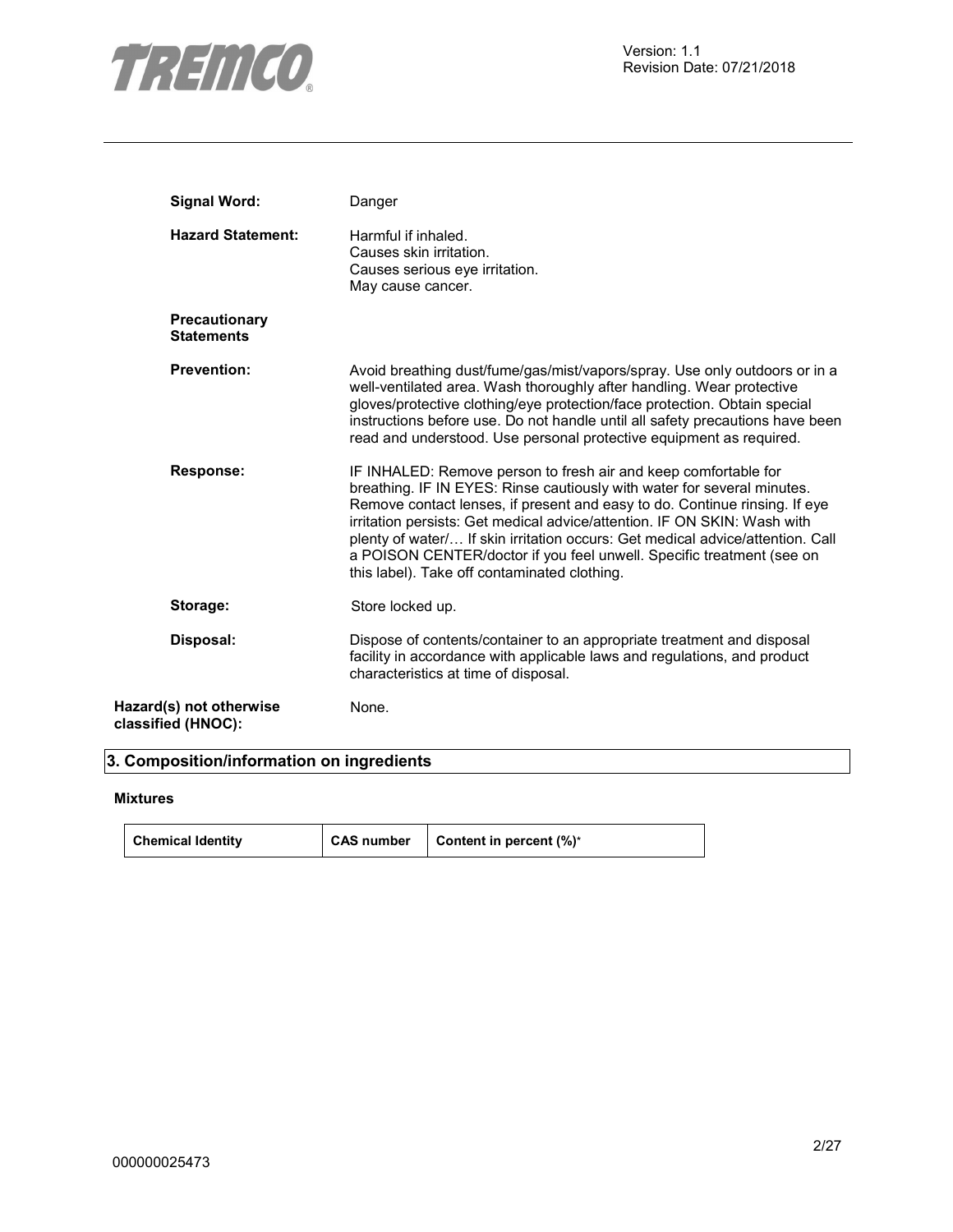

| Low acid filtered neutral oil                          | 8001-79-4  | $20 - 50\%$                                                                                                                                                                                                                                                                                                       |
|--------------------------------------------------------|------------|-------------------------------------------------------------------------------------------------------------------------------------------------------------------------------------------------------------------------------------------------------------------------------------------------------------------|
| Talc                                                   | 14807-96-6 | $10 - 20%$                                                                                                                                                                                                                                                                                                        |
| Calcium Carbonate<br>(Limestone)                       | 1317-65-3  | $10 - 20%$                                                                                                                                                                                                                                                                                                        |
| Aluminum hydroxide                                     | 21645-51-2 | $5 - 10%$                                                                                                                                                                                                                                                                                                         |
| Calcium carbonate                                      | 471-34-1   | $5 - 10%$                                                                                                                                                                                                                                                                                                         |
| Titanium dioxide                                       | 13463-67-7 | $1 - 5\%$                                                                                                                                                                                                                                                                                                         |
| Calcium oxide                                          | 1305-78-8  | $1 - 5%$                                                                                                                                                                                                                                                                                                          |
| Zinc oxide                                             | 1314-13-2  | $1 - 5%$                                                                                                                                                                                                                                                                                                          |
| Hydrotreated heavy<br>naphthenic distillate            | 64742-52-5 | $0.1 - 1\%$                                                                                                                                                                                                                                                                                                       |
| Amorphous silica                                       | 7631-86-9  | $0.1 - 1\%$                                                                                                                                                                                                                                                                                                       |
| Dolomite                                               | 16389-88-1 | $0.1 - 1\%$                                                                                                                                                                                                                                                                                                       |
| Magnesite                                              | 546-93-0   | $0.1 - 1\%$                                                                                                                                                                                                                                                                                                       |
| Crystalline Silica (Quartz)/<br>Silica Sand            | 14808-60-7 | $0.1 - 1\%$                                                                                                                                                                                                                                                                                                       |
| Aluminum oxide<br>$\bullet$ All compositions $\bullet$ | 1344-28-1  | $0.1 - 1\%$<br>والمسامر والمداري والمراجع والقصولة والمراجع<br>Album and a bat made a contract the series of the contract of the series of the series of the series of the series of the series of the series of the series of the series of the series of the series of the series of the se<br>المتحدث والمناسب |

All concentrations are percent by weight unless ingredient is a gas. Gas concentrations are in percent by volume.

# **4. First-aid measures**

| Ingestion:                                         | Call a POISON CENTER/doctor if you feel unwell. Rinse mouth.                                                                                                                         |
|----------------------------------------------------|--------------------------------------------------------------------------------------------------------------------------------------------------------------------------------------|
| Inhalation:                                        | Move to fresh air.                                                                                                                                                                   |
| <b>Skin Contact:</b>                               | Immediately flush with plenty of water for at least 15 minutes while<br>removing contaminated clothing and shoes. Wash contaminated clothing<br>before reuse. Get medical attention. |
| Eye contact:                                       | Immediately flush with plenty of water for at least 15 minutes. If easy to do,<br>remove contact lenses. Get medical attention.                                                      |
| Most important symptoms/effects, acute and delayed |                                                                                                                                                                                      |
| Symptoms:                                          | Prolonged or repeated contact with skin may cause redness, itching,<br>irritation and eczema/chapping.                                                                               |
|                                                    | Indication of immediate medical attention and special treatment needed                                                                                                               |
| Treatment:                                         | Symptoms may be delayed.                                                                                                                                                             |
| 5. Fire-fighting measures                          |                                                                                                                                                                                      |
| <b>General Fire Hazards:</b>                       | No unusual fire or explosion hazards noted.                                                                                                                                          |
| Suitable (and unsuitable) extinguishing media      |                                                                                                                                                                                      |
| Suitable extinguishing<br>media:                   | Use fire-extinguishing media appropriate for surrounding materials.                                                                                                                  |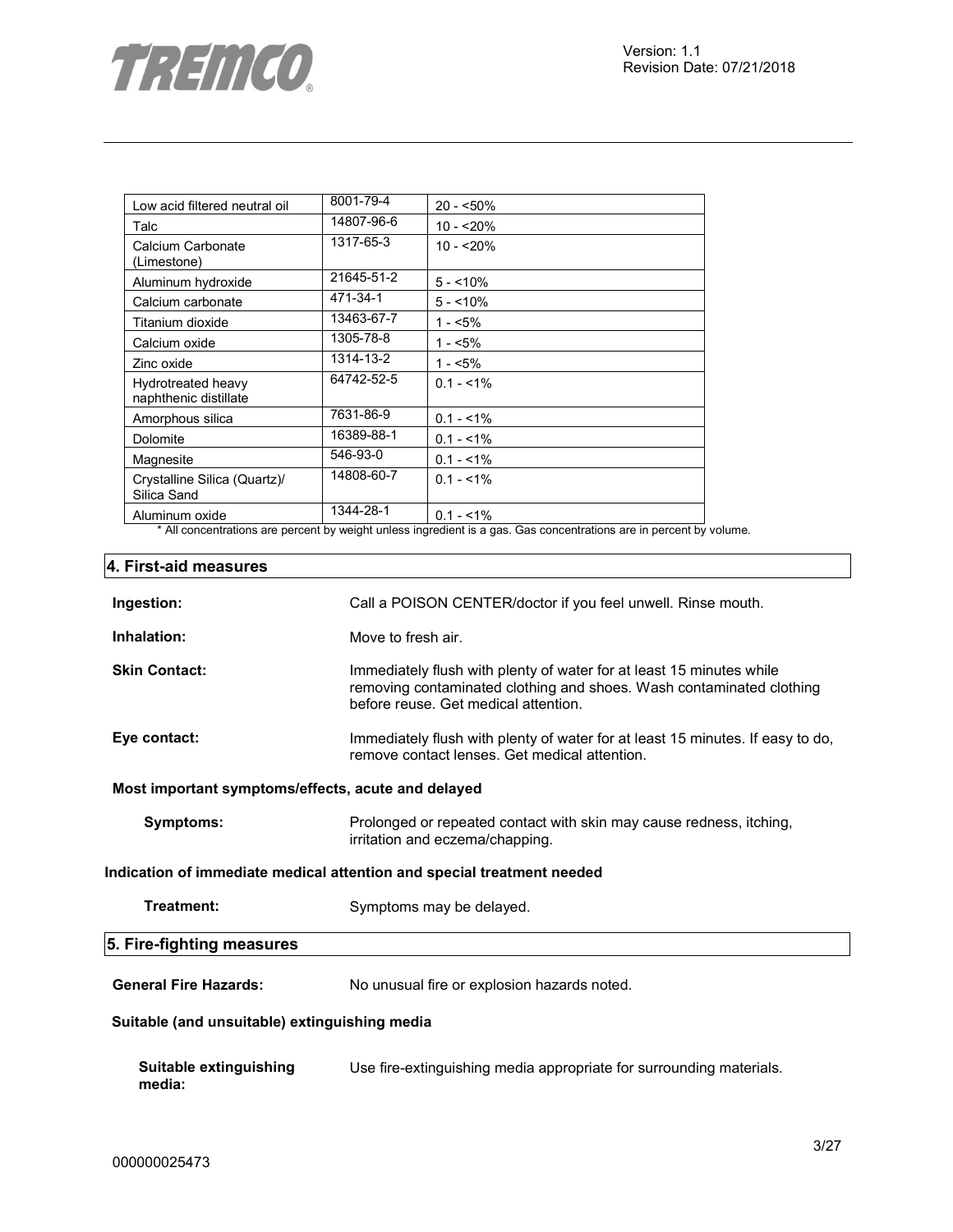

| Unsuitable extinguishing<br>media:                                         | Do not use water jet as an extinguisher, as this will spread the fire.                                                                                                                                                                                                                                                                                                                           |
|----------------------------------------------------------------------------|--------------------------------------------------------------------------------------------------------------------------------------------------------------------------------------------------------------------------------------------------------------------------------------------------------------------------------------------------------------------------------------------------|
| Specific hazards arising from<br>the chemical:                             | During fire, gases hazardous to health may be formed.                                                                                                                                                                                                                                                                                                                                            |
| Special protective equipment and precautions for firefighters              |                                                                                                                                                                                                                                                                                                                                                                                                  |
| <b>Special fire fighting</b><br>procedures:                                | No data available.                                                                                                                                                                                                                                                                                                                                                                               |
| Special protective equipment<br>for fire-fighters:                         | Self-contained breathing apparatus and full protective clothing must be<br>worn in case of fire.                                                                                                                                                                                                                                                                                                 |
| 6. Accidental release measures                                             |                                                                                                                                                                                                                                                                                                                                                                                                  |
| Personal precautions,<br>protective equipment and<br>emergency procedures: | See Section 8 of the SDS for Personal Protective Equipment. Do not touch<br>damaged containers or spilled material unless wearing appropriate<br>protective clothing. Keep unauthorized personnel away.                                                                                                                                                                                          |
| <b>Methods and material for</b><br>containment and cleaning<br>up:         | Dam and absorb spillages with sand, earth or other non-combustible<br>material. Collect spillage in containers, seal securely and deliver for<br>disposal according to local regulations.                                                                                                                                                                                                        |
| <b>Notification Procedures:</b>                                            | In the event of a spill or accidental release, notify relevant authorities in<br>accordance with all applicable regulations.                                                                                                                                                                                                                                                                     |
| <b>Environmental Precautions:</b>                                          | Do not contaminate water sources or sewer. Prevent further leakage or<br>spillage if safe to do so.                                                                                                                                                                                                                                                                                              |
| 7. Handling and storage                                                    |                                                                                                                                                                                                                                                                                                                                                                                                  |
| Precautions for safe handling:                                             | Provide adequate ventilation. Wear appropriate personal protective<br>equipment. Observe good industrial hygiene practices. Wash hands<br>thoroughly after handling. Do not handle until all safety precautions have<br>been read and understood. Obtain special instructions before use. Use<br>personal protective equipment as required. Avoid contact with eyes. Avoid<br>contact with skin. |
| Conditions for safe storage,<br>including any<br>incompatibilities:        | Store locked up.                                                                                                                                                                                                                                                                                                                                                                                 |

# **8. Exposure controls/personal protection**

# **Control Parameters**

# **Occupational Exposure Limits**

| <b>Chemical Identity</b>    | Type       | <b>Exposure Limit Values</b>                            | Source                                          |
|-----------------------------|------------|---------------------------------------------------------|-------------------------------------------------|
| Talc - Respirable fraction. | <b>TWA</b> | $2 \text{ ma/m}$ 3                                      | US. ACGIH Threshold Limit Values (2011)         |
| Talc                        | <b>TWA</b> | 20 millions of<br>particles per<br>cubic foot of<br>air | US. OSHA Table Z-3 (29 CFR 1910.1000)<br>(2000) |
| Talc - Respirable.          | TWA        | 2.4 millions                                            | US. OSHA Table Z-3 (29 CFR 1910.1000)           |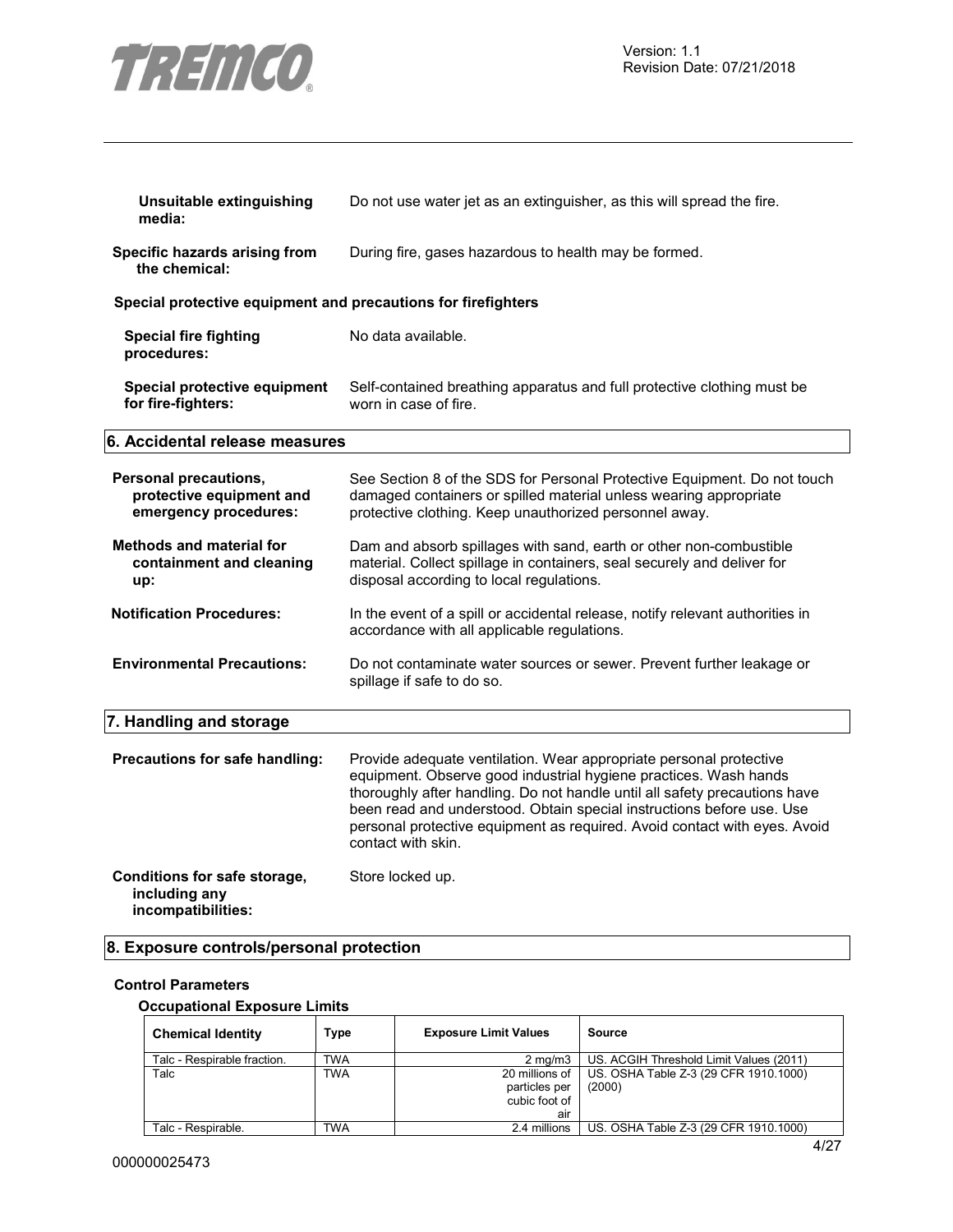

|                                                |                   | of particles<br>per cubic foot   | (2000)                                                                         |
|------------------------------------------------|-------------------|----------------------------------|--------------------------------------------------------------------------------|
|                                                |                   | of air                           |                                                                                |
|                                                | <b>TWA</b>        | $\overline{0.1}$ mg/m3           | US. OSHA Table Z-3 (29 CFR 1910.1000)<br>(2000)                                |
| Calcium Carbonate<br>(Limestone) - Total dust. | PEL               | $15$ mg/m $3$                    | US. OSHA Table Z-1 Limits for Air<br>Contaminants (29 CFR 1910.1000) (02 2006) |
| Calcium Carbonate                              | PEL               | $\overline{5}$ mg/m3             | US. OSHA Table Z-1 Limits for Air                                              |
| (Limestone) - Respirable<br>fraction.          |                   |                                  | Contaminants (29 CFR 1910.1000) (02 2006)                                      |
| Aluminum hydroxide -<br>Respirable fraction.   | <b>TWA</b>        | $1$ mg/m $3$                     | US. ACGIH Threshold Limit Values (2011)                                        |
|                                                | <b>TWA</b>        | 5 mg/m3                          | US. OSHA Table Z-3 (29 CFR 1910.1000) (03<br>2016)                             |
| Aluminum hydroxide - Total<br>dust.            | <b>TWA</b>        | 15 mg/m3                         | US. OSHA Table Z-3 (29 CFR 1910.1000) (03<br>2016)                             |
|                                                | <b>TWA</b>        | 50 millions of                   | US. OSHA Table Z-3 (29 CFR 1910.1000) (03                                      |
|                                                |                   | particles per<br>cubic foot of   | 2016)                                                                          |
|                                                |                   | air                              |                                                                                |
| Aluminum hydroxide -                           | <b>TWA</b>        | 15 millions of                   | US. OSHA Table Z-3 (29 CFR 1910.1000) (03                                      |
| Respirable fraction.                           |                   | particles per                    | 2016)                                                                          |
|                                                |                   | cubic foot of                    |                                                                                |
|                                                |                   | air                              |                                                                                |
| Calcium carbonate - Total<br>dust.             | PEL               | 15 mg/m3                         | US. OSHA Table Z-1 Limits for Air<br>Contaminants (29 CFR 1910.1000) (02 2006) |
| Calcium carbonate -<br>Respirable fraction.    | PEL               | $\overline{5}$ mg/m3             | US. OSHA Table Z-1 Limits for Air<br>Contaminants (29 CFR 1910.1000) (02 2006) |
| Titanium dioxide                               | <b>TWA</b>        | $10 \text{ mg/m}$                | US. ACGIH Threshold Limit Values (2011)                                        |
| Titanium dioxide - Total dust.                 | PEL               | 15 mg/m3                         | US. OSHA Table Z-1 Limits for Air                                              |
|                                                |                   |                                  | Contaminants (29 CFR 1910.1000) (02 2006)                                      |
| Titanium dioxide - Respirable                  | <b>TWA</b>        | 15 millions of                   | US. OSHA Table Z-3 (29 CFR 1910.1000) (03                                      |
| fraction.                                      |                   | particles per                    | 2016)                                                                          |
|                                                |                   | cubic foot of<br>air             |                                                                                |
| Titanium dioxide - Total dust.                 | <b>TWA</b>        | 15 mg/m3                         | US. OSHA Table Z-3 (29 CFR 1910.1000) (03<br>2016)                             |
| Titanium dioxide - Respirable<br>fraction.     | <b>TWA</b>        | 5 mg/m3                          | US. OSHA Table Z-3 (29 CFR 1910.1000) (03<br>2016)                             |
| Titanium dioxide - Total dust.                 | <b>TWA</b>        | 50 millions of                   | US. OSHA Table Z-3 (29 CFR 1910.1000) (03                                      |
|                                                |                   | particles per                    | 2016)                                                                          |
|                                                |                   | cubic foot of                    |                                                                                |
|                                                |                   | air                              |                                                                                |
| Calcium oxide                                  | <b>TWA</b><br>PEL | $2$ mg/m $3$<br>$5 \text{ mg/m}$ | US. ACGIH Threshold Limit Values (2011)<br>US. OSHA Table Z-1 Limits for Air   |
|                                                |                   |                                  | Contaminants (29 CFR 1910.1000) (02 2006)                                      |
| Zinc oxide - Respirable<br>fraction.           | <b>TWA</b>        | $2 \overline{\text{mg}}$ m3      | US. ACGIH Threshold Limit Values (2011)                                        |
|                                                | <b>STEL</b>       | 10 mg/m3                         | US. ACGIH Threshold Limit Values (2011)                                        |
| Zinc oxide - Fume.                             | PEL               | $5$ mg/m $3$                     | US. OSHA Table Z-1 Limits for Air<br>Contaminants (29 CFR 1910.1000) (02 2006) |
| Zinc oxide - Total dust.                       | PEL               | $\overline{15}$ mg/m3            | US. OSHA Table Z-1 Limits for Air<br>Contaminants (29 CFR 1910.1000) (02 2006) |
| Zinc oxide - Respirable<br>fraction.           | PEL               | $5$ mg/m $3$                     | US. OSHA Table Z-1 Limits for Air<br>Contaminants (29 CFR 1910.1000) (02 2006) |
| Hydrotreated heavy                             | <b>TWA</b>        | $5$ mg/m $3$                     | US. ACGIH Threshold Limit Values (03 2014)                                     |
| naphthenic distillate -                        |                   |                                  |                                                                                |
| Inhalable fraction.                            |                   |                                  |                                                                                |
| Hydrotreated heavy<br>naphthenic distillate    | PEL               | 500 ppm 2,000 mg/m3              | US. OSHA Table Z-1 Limits for Air<br>Contaminants (29 CFR 1910.1000) (02 2006) |
| Hydrotreated heavy                             | PEL               | $5$ mg/m $3$                     | US. OSHA Table Z-1 Limits for Air                                              |
| naphthenic distillate - Mist.                  |                   |                                  | Contaminants (29 CFR 1910.1000) (02 2006)                                      |
| Amorphous silica                               | <b>TWA</b>        | 20 millions of                   | US. OSHA Table Z-3 (29 CFR 1910.1000)                                          |
|                                                |                   | particles per                    | (2000)                                                                         |
|                                                |                   | cubic foot of                    |                                                                                |
|                                                |                   | air                              |                                                                                |
|                                                | <b>TWA</b>        | $0.8$ mg/m $3$                   | US. OSHA Table Z-3 (29 CFR 1910.1000)<br>(2000)                                |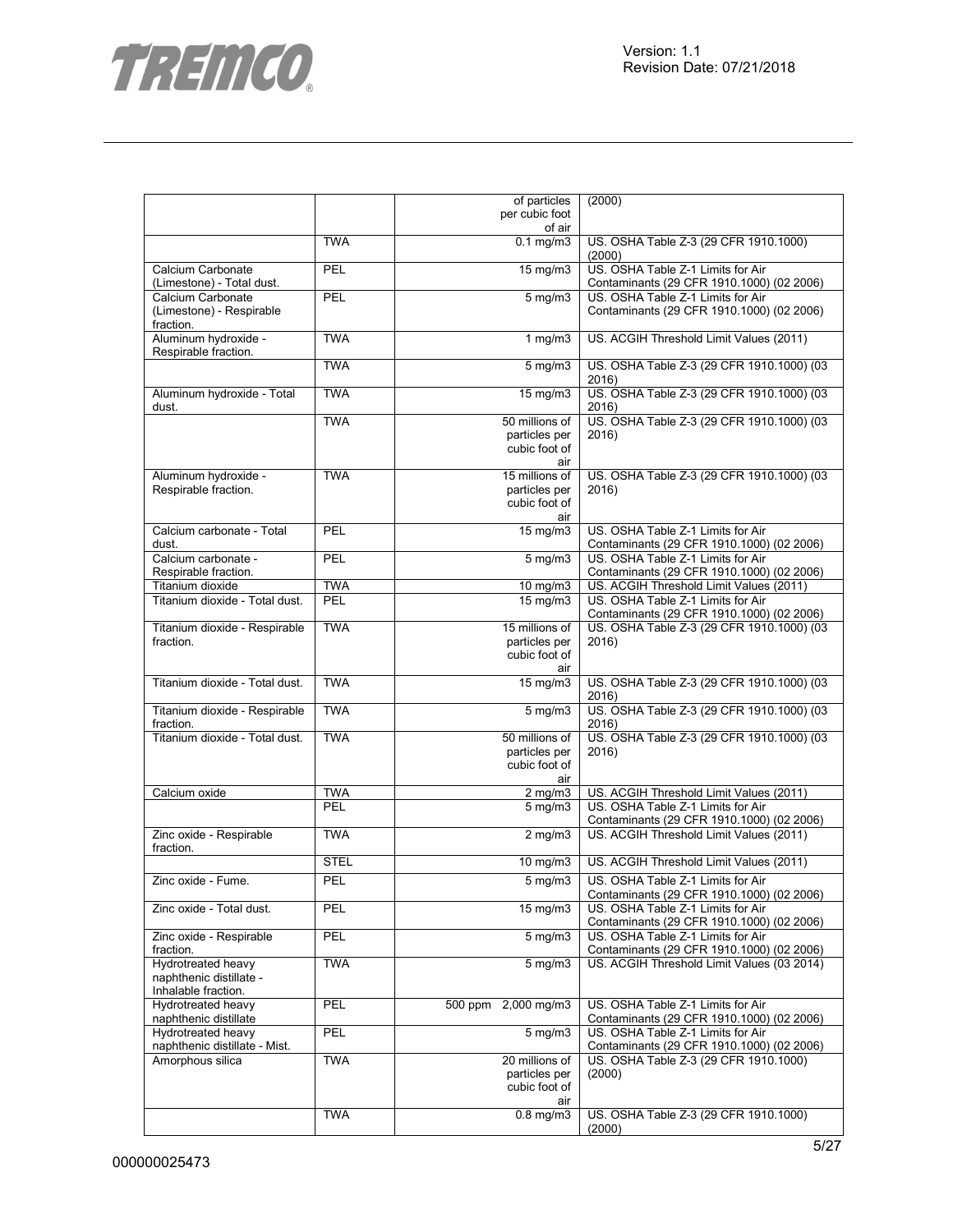

| Dolomite - Inhalable<br>particles.                                    | TWA          | 10 $mg/m3$                                               | US. ACGIH Threshold Limit Values (03 2016)                                      |
|-----------------------------------------------------------------------|--------------|----------------------------------------------------------|---------------------------------------------------------------------------------|
| Dolomite - Respirable<br>particles.                                   | <b>TWA</b>   | $3$ mg/m $3$                                             | US. ACGIH Threshold Limit Values (03 2016)                                      |
| Dolomite - Respirable<br>fraction.                                    | <b>TWA</b>   | 15 millions of<br>particles per<br>cubic foot of<br>air  | US. OSHA Table Z-3 (29 CFR 1910.1000) (03<br>2016)                              |
| Dolomite - Total dust.                                                | <b>TWA</b>   | 50 millions of<br>particles per<br>cubic foot of<br>air  | US. OSHA Table Z-3 (29 CFR 1910.1000) (03<br>2016)                              |
|                                                                       | <b>TWA</b>   | 15 mg/m3                                                 | US. OSHA Table Z-3 (29 CFR 1910.1000) (03<br>2016)                              |
| Dolomite - Respirable<br>fraction.                                    | <b>TWA</b>   | $5 \text{ mg/m}$                                         | US. OSHA Table Z-3 (29 CFR 1910.1000) (03<br>2016)                              |
| Magnesite - Total dust.                                               | <b>PEL</b>   | 15 mg/m3                                                 | US. OSHA Table Z-1 Limits for Air<br>Contaminants (29 CFR 1910.1000) (02 2006)  |
| Magnesite - Respirable<br>fraction.                                   | <b>PEL</b>   | $5 \,\mathrm{mg/m}$                                      | US. OSHA Table Z-1 Limits for Air<br>Contaminants (29 CFR 1910.1000) (02 2006)  |
| Crystalline Silica (Quartz)/<br>Silica Sand - Respirable<br>fraction. | <b>TWA</b>   | $0.025$ mg/m $3$                                         | US. ACGIH Threshold Limit Values (2011)                                         |
| Crystalline Silica (Quartz)/<br>Silica Sand - Respirable dust.        | <b>TWA</b>   | $0.05$ mg/m $3$                                          | US. OSHA Specifically Regulated Substances<br>(29 CFR 1910.1001-1053) (03 2016) |
|                                                                       | OSHA_AC<br>Т | 0.025 mg/m3                                              | US. OSHA Specifically Regulated Substances<br>(29 CFR 1910.1001-1053) (03 2016) |
| Crystalline Silica (Quartz)/<br>Silica Sand - Respirable dust.        | PEL          | $0.05$ mg/m3                                             | US. OSHA Table Z-1 Limits for Air<br>Contaminants (29 CFR 1910.1000) (03 2016)  |
| Crystalline Silica (Quartz)/<br>Silica Sand - Respirable.             | <b>TWA</b>   | 2.4 millions<br>of particles<br>per cubic foot<br>of air | US. OSHA Table Z-3 (29 CFR 1910.1000)<br>(2000)                                 |
|                                                                       | <b>TWA</b>   | $0.1$ mg/m3                                              | US. OSHA Table Z-3 (29 CFR 1910.1000)<br>(2000)                                 |
| Aluminum oxide - Respirable<br>fraction.                              | <b>TWA</b>   | 1 $mg/m3$                                                | US. ACGIH Threshold Limit Values (2011)                                         |
|                                                                       | PEL          | $5 \overline{\mathrm{mg}}$ m3                            | US. OSHA Table Z-1 Limits for Air<br>Contaminants (29 CFR 1910.1000) (02 2006)  |
| Aluminum oxide - Total dust.                                          | PEL          | 15 mg/m3                                                 | US. OSHA Table Z-1 Limits for Air<br>Contaminants (29 CFR 1910.1000) (02 2006)  |
|                                                                       | <b>TWA</b>   | 50 millions of<br>particles per<br>cubic foot of<br>air  | US. OSHA Table Z-3 (29 CFR 1910.1000) (03<br>2016)                              |
| Aluminum oxide - Respirable<br>fraction.                              | <b>TWA</b>   | 15 millions of<br>particles per<br>cubic foot of<br>air  | US. OSHA Table Z-3 (29 CFR 1910.1000) (03<br>2016)                              |
|                                                                       | <b>TWA</b>   | $5 \text{ mg/m}$                                         | US. OSHA Table Z-3 (29 CFR 1910.1000) (03<br>2016)                              |
| Aluminum oxide - Total dust.                                          | <b>TWA</b>   | 15 mg/m3                                                 | US. OSHA Table Z-3 (29 CFR 1910.1000) (03<br>2016)                              |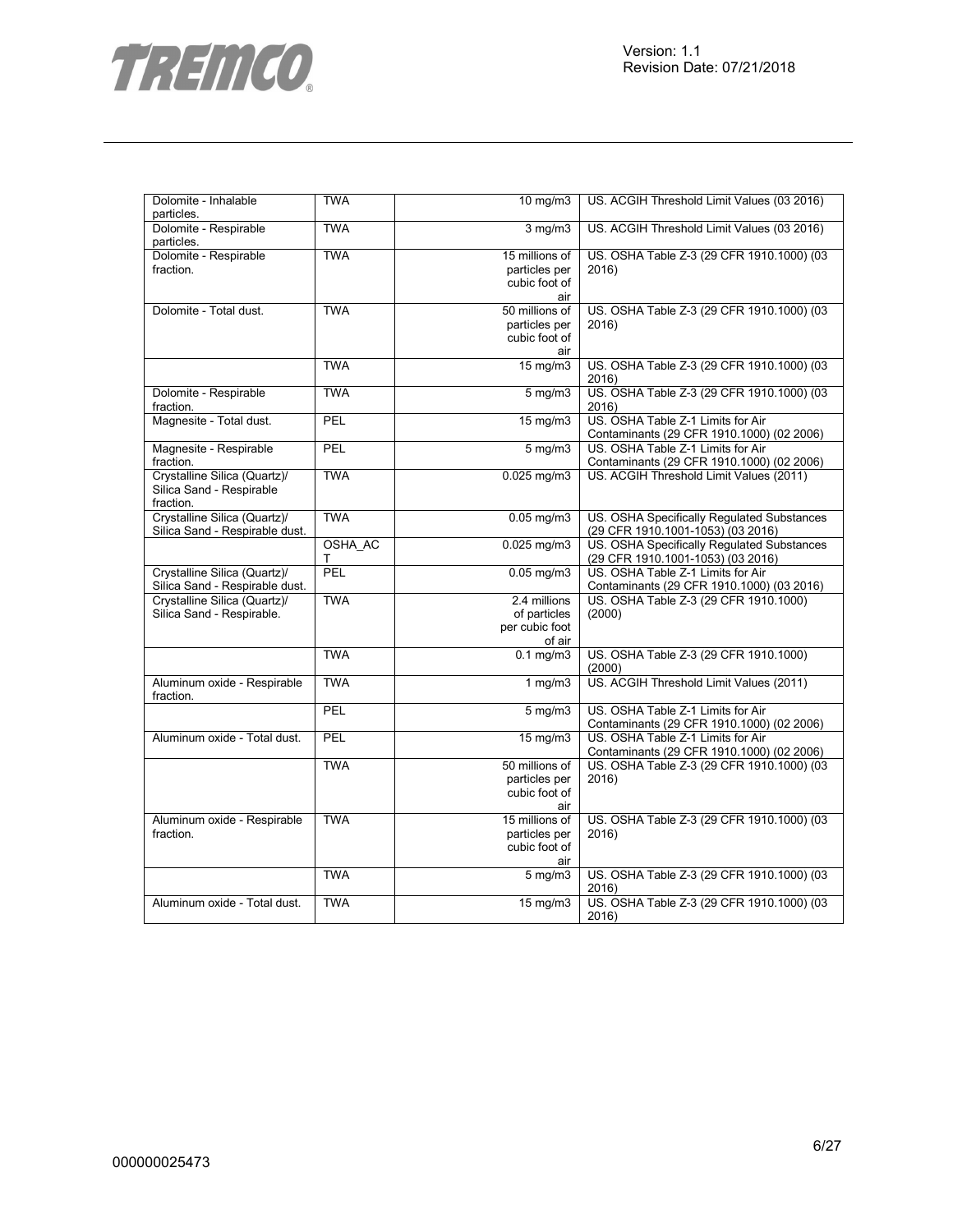

| <b>Chemical name</b>                           | <b>Type</b> | <b>Exposure Limit Values</b> | <b>Source</b>                                                                                                                                                          |
|------------------------------------------------|-------------|------------------------------|------------------------------------------------------------------------------------------------------------------------------------------------------------------------|
| Talc - Respirable.                             | <b>TWA</b>  | $2 \text{ mg/m}$             | Canada. British Columbia OELs. (Occupational<br>Exposure Limits for Chemical Substances,<br>Occupational Health and Safety Regulation<br>296/97, as amended) (07 2007) |
| Talc                                           | TWA         | 2 fibers/mL                  | Canada. Ontario OELs. (Control of Exposure to<br>Biological or Chemical Agents) (11 2010)                                                                              |
| Talc - Respirable fraction.                    | <b>TWA</b>  | $2$ mg/m $3$                 | Canada. Ontario OELs. (Control of Exposure to<br>Biological or Chemical Agents) (06 2015)                                                                              |
| Talc - Respirable dust.                        | TWA         | $3$ mg/m $3$                 | Canada. Quebec OELs. (Ministry of Labor -<br>Regulation Respecting the Quality of the Work<br>Environment) (09 2017)                                                   |
| Calcium Carbonate<br>(Limestone) - Total dust. | <b>STEL</b> | 20 mg/m3                     | Canada. British Columbia OELs. (Occupational<br>Exposure Limits for Chemical Substances,<br>Occupational Health and Safety Regulation<br>296/97, as amended) (07 2007) |
|                                                | <b>TWA</b>  | $10 \text{ mg/m}$            | Canada. British Columbia OELs. (Occupational<br>Exposure Limits for Chemical Substances,<br>Occupational Health and Safety Regulation<br>296/97, as amended) (07 2007) |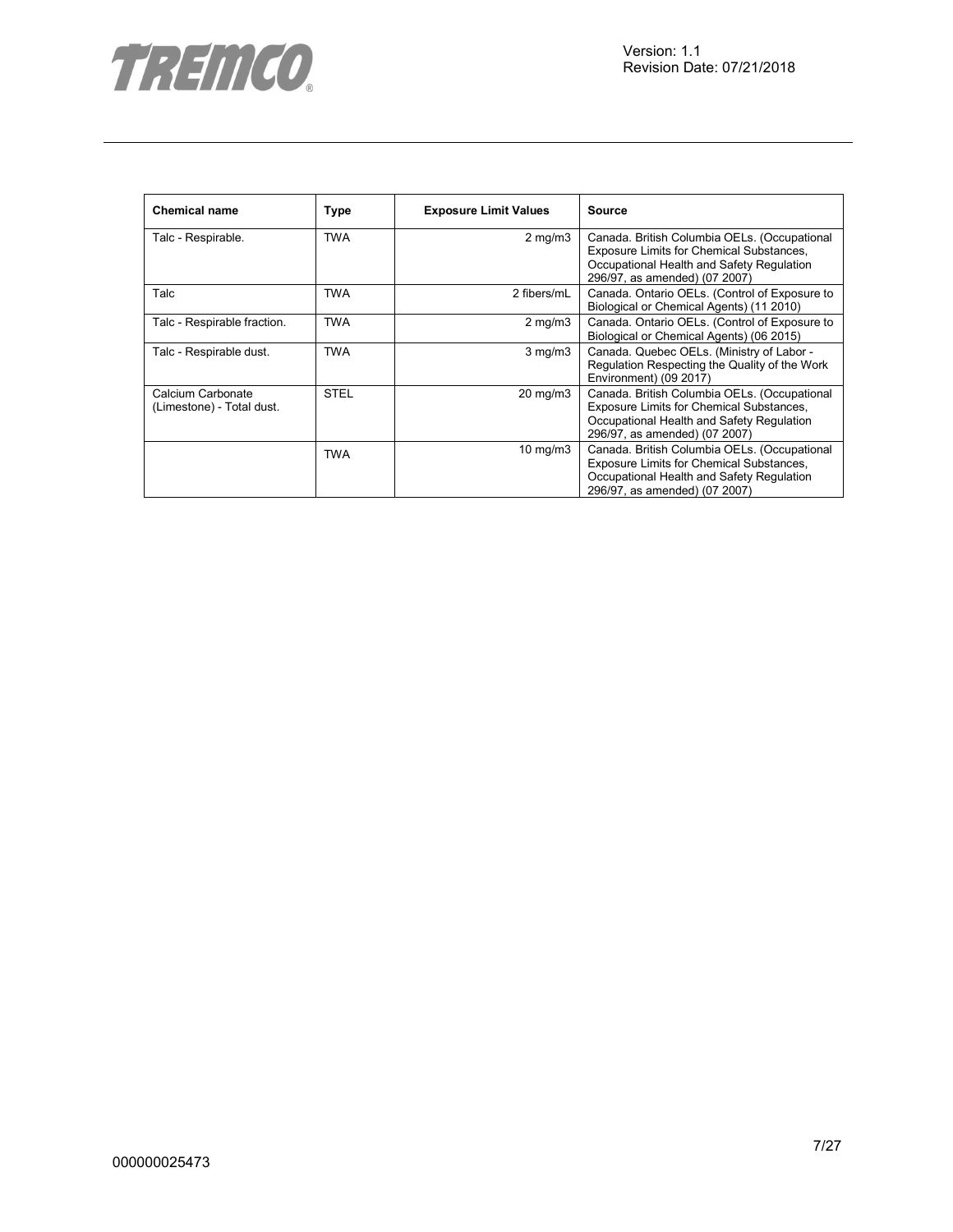

| Calcium Carbonate<br>(Limestone) - Respirable<br>fraction. | <b>TWA</b>  | $3$ mg/m $3$      | Canada. British Columbia OELs. (Occupational<br>Exposure Limits for Chemical Substances,<br>Occupational Health and Safety Regulation<br>296/97, as amended) (07 2007) |
|------------------------------------------------------------|-------------|-------------------|------------------------------------------------------------------------------------------------------------------------------------------------------------------------|
| Calcium Carbonate<br>(Limestone) - Total dust.             | <b>TWA</b>  | 10 mg/m3          | Canada. Quebec OELs. (Ministry of Labor -<br>Regulation Respecting the Quality of the Work<br>Environment) (09 2017)                                                   |
| Aluminum hydroxide -<br>Respirable.                        | <b>TWA</b>  | 1 mg/m $3$        | Canada. British Columbia OELs. (Occupational<br>Exposure Limits for Chemical Substances,<br>Occupational Health and Safety Regulation<br>296/97, as amended) (07 2007) |
| Aluminum hydroxide -<br>Respirable fraction.               | <b>TWA</b>  | $3$ mg/m $3$      | Canada. British Columbia OELs. (Occupational<br>Exposure Limits for Chemical Substances,<br>Occupational Health and Safety Regulation<br>296/97, as amended) (05 2013) |
| Aluminum hydroxide - Total<br>dust.                        | <b>TWA</b>  | 10 mg/m3          | Canada. British Columbia OELs. (Occupational<br>Exposure Limits for Chemical Substances,<br>Occupational Health and Safety Regulation<br>296/97, as amended) (05 2013) |
| Aluminum hydroxide -<br>Respirable fraction.               | <b>TWA</b>  | 1 mg/m $3$        | Canada. Ontario OELs. (Control of Exposure to<br>Biological or Chemical Agents) (11 2010)                                                                              |
| Aluminum hydroxide -<br>Inhalable fraction.                | <b>TWA</b>  | 10 $mg/m3$        | Canada. Ontario OELs. (Control of Exposure to<br>Biological or Chemical Agents) (06 2015)                                                                              |
| Aluminum hydroxide -<br>Respirable fraction.               | <b>TWA</b>  | $3$ mg/m $3$      | Canada. Ontario OELs. (Control of Exposure to<br>Biological or Chemical Agents) (06 2015)                                                                              |
| Aluminum hydroxide - Total<br>dust.                        | <b>TWA</b>  | $10 \text{ mg/m}$ | Canada. Quebec OELs. (Ministry of Labor -<br>Regulation Respecting the Quality of the Work<br>Environment) (09 2017)                                                   |
| Calcium carbonate - Total<br>dust.                         | <b>STEL</b> | 20 mg/m3          | Canada. British Columbia OELs. (Occupational<br>Exposure Limits for Chemical Substances,<br>Occupational Health and Safety Regulation<br>296/97, as amended) (07 2007) |
| Calcium carbonate -<br>Respirable fraction.                | <b>TWA</b>  | $3$ mg/m $3$      | Canada. British Columbia OELs. (Occupational<br>Exposure Limits for Chemical Substances,<br>Occupational Health and Safety Regulation<br>296/97, as amended) (07 2007) |
| Calcium carbonate - Total<br>dust.                         | <b>TWA</b>  | $10$ mg/m $3$     | Canada. British Columbia OELs. (Occupational<br>Exposure Limits for Chemical Substances,<br>Occupational Health and Safety Regulation<br>296/97, as amended) (07 2007) |
| Calcium carbonate - Total<br>dust.                         | <b>TWA</b>  | $10$ mg/m $3$     | Canada. Quebec OELs. (Ministry of Labor -<br>Regulation Respecting the Quality of the Work<br>Environment) (09 2017)                                                   |
| Titanium dioxide - Total dust.                             | <b>TWA</b>  | 10 mg/m3          | Canada. British Columbia OELs. (Occupational<br>Exposure Limits for Chemical Substances,<br>Occupational Health and Safety Regulation<br>296/97, as amended) (07 2007) |
| Titanium dioxide - Respirable<br>fraction.                 | <b>TWA</b>  | $3$ mg/m $3$      | Canada. British Columbia OELs. (Occupational<br>Exposure Limits for Chemical Substances,<br>Occupational Health and Safety Regulation<br>296/97, as amended) (07 2007) |
| Titanium dioxide                                           | <b>TWA</b>  | 10 mg/m3          | Canada. Ontario OELs. (Control of Exposure to<br>Biological or Chemical Agents) (11 2010)                                                                              |
| Titanium dioxide - Total dust.                             | <b>TWA</b>  | 10 mg/m3          | Canada. Quebec OELs. (Ministry of Labor -<br>Regulation Respecting the Quality of the Work<br>Environment) (09 2017)                                                   |
| Calcium oxide                                              | <b>TWA</b>  | $2$ mg/m $3$      | Canada. British Columbia OELs. (Occupational<br>Exposure Limits for Chemical Substances,<br>Occupational Health and Safety Regulation<br>296/97, as amended) (07 2007) |
| Calcium oxide                                              | <b>TWA</b>  | $2$ mg/m $3$      | Canada. Ontario OELs. (Control of Exposure to<br>Biological or Chemical Agents) (11 2010)                                                                              |
| Calcium oxide                                              | <b>TWA</b>  | $2$ mg/m $3$      | Canada. Quebec OELs. (Ministry of Labor -<br>Regulation Respecting the Quality of the Work<br>Environment) (09 2017)                                                   |
| Zinc oxide - Respirable.                                   | <b>TWA</b>  | $2$ mg/m $3$      | Canada. British Columbia OELs. (Occupational                                                                                                                           |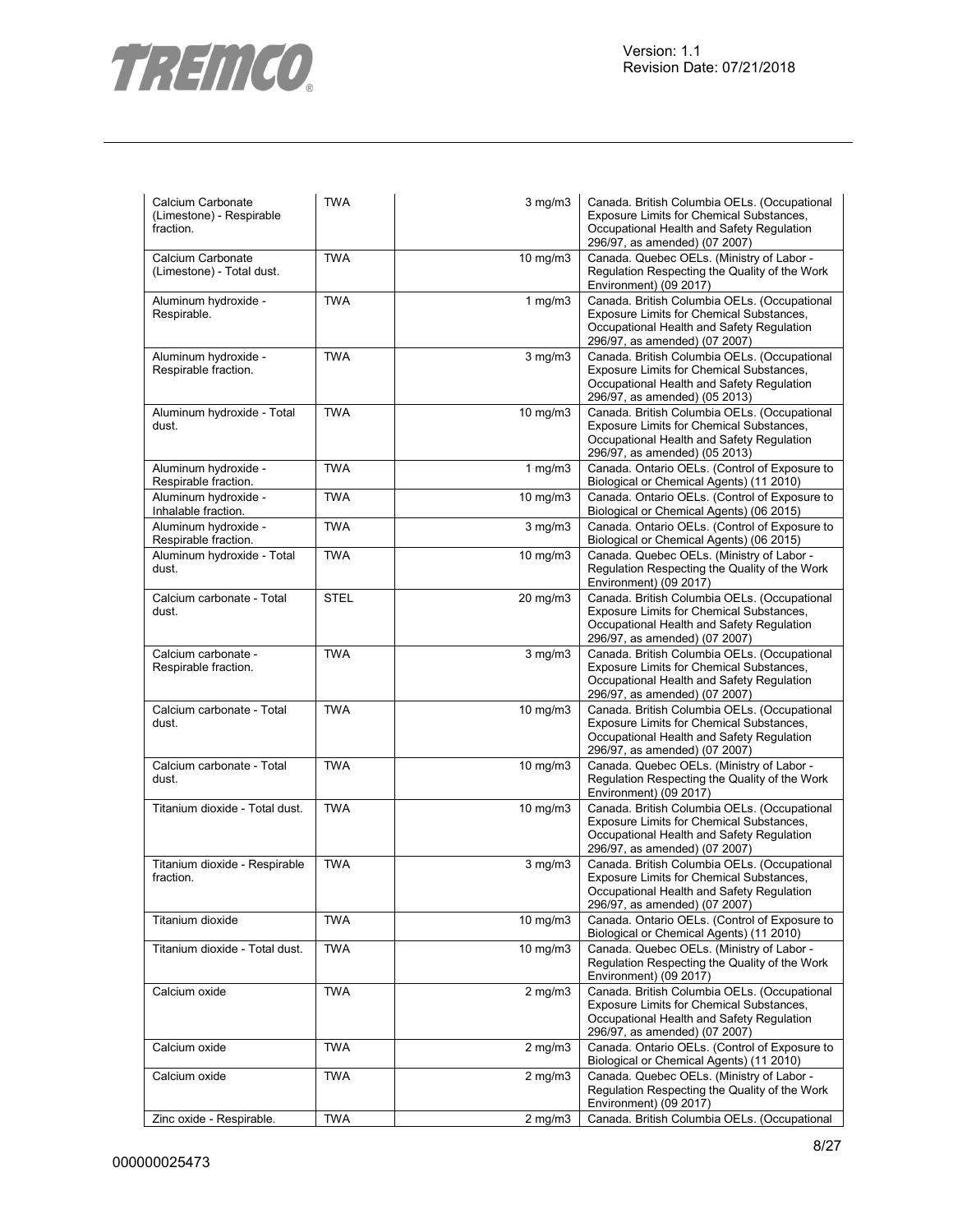

|                                                                       |             |                  | Exposure Limits for Chemical Substances,<br>Occupational Health and Safety Regulation<br>296/97, as amended) (07 2007)                                                 |
|-----------------------------------------------------------------------|-------------|------------------|------------------------------------------------------------------------------------------------------------------------------------------------------------------------|
|                                                                       | <b>STEL</b> | 10 mg/m3         | Canada. British Columbia OELs. (Occupational<br>Exposure Limits for Chemical Substances,<br>Occupational Health and Safety Regulation<br>296/97, as amended) (07 2007) |
| Zinc oxide - Respirable<br>fraction.                                  | <b>TWA</b>  | $2$ mg/m $3$     | Canada. Ontario OELs. (Control of Exposure to<br>Biological or Chemical Agents) (11 2010)                                                                              |
|                                                                       | <b>STEL</b> | 10 mg/m3         | Canada. Ontario OELs. (Control of Exposure to<br>Biological or Chemical Agents) (11 2010)                                                                              |
| Zinc oxide - Fume.                                                    | <b>TWA</b>  | $5 \text{ mg/m}$ | Canada. Quebec OELs. (Ministry of Labor -<br>Regulation Respecting the Quality of the Work<br>Environment) (09 2017)                                                   |
|                                                                       | <b>STEL</b> | 10 mg/m3         | Canada. Quebec OELs. (Ministry of Labor -<br>Regulation Respecting the Quality of the Work<br>Environment) (09 2017)                                                   |
| Zinc oxide - Total dust.                                              | <b>TWA</b>  | $10$ mg/m $3$    | Canada. Quebec OELs. (Ministry of Labor -<br>Regulation Respecting the Quality of the Work<br>Environment) (09 2017)                                                   |
| Hydrotreated heavy<br>naphthenic distillate - Mist.                   | <b>TWA</b>  | $0.2$ mg/m $3$   | Canada. British Columbia OELs. (Occupational<br>Exposure Limits for Chemical Substances,<br>Occupational Health and Safety Regulation<br>296/97, as amended) (05 2013) |
|                                                                       | <b>TWA</b>  | 1 $mg/m3$        | Canada. British Columbia OELs. (Occupational<br>Exposure Limits for Chemical Substances,<br>Occupational Health and Safety Regulation<br>296/97, as amended) (05 2013) |
| Hydrotreated heavy<br>naphthenic distillate -<br>Inhalable fraction.  | <b>TWA</b>  | $5$ mg/m $3$     | Canada. Ontario OELs. (Control of Exposure to<br>Biological or Chemical Agents) (06 2015)                                                                              |
|                                                                       | <b>TWA</b>  | $5$ mg/m $3$     | Canada. Ontario OELs. (Control of Exposure to<br>Biological or Chemical Agents) (06 2015)                                                                              |
| Hydrotreated heavy<br>naphthenic distillate - Mist.                   | <b>STEL</b> | $10$ mg/m $3$    | Canada. Quebec OELs. (Ministry of Labor -<br>Regulation Respecting the Quality of the Work<br>Environment) (09 2017)                                                   |
|                                                                       | <b>TWA</b>  | $5$ mg/m $3$     | Canada. Quebec OELs. (Ministry of Labor -<br>Regulation Respecting the Quality of the Work<br>Environment) (09 2017)                                                   |
| Crystalline Silica (Quartz)/<br>Silica Sand - Respirable<br>fraction. | <b>TWA</b>  | $0.025$ mg/m $3$ | Canada. British Columbia OELs. (Occupational<br>Exposure Limits for Chemical Substances,<br>Occupational Health and Safety Regulation<br>296/97, as amended) (07 2007) |
| Crystalline Silica (Quartz)/<br>Silica Sand - Respirable<br>fraction. | <b>TWA</b>  | $0.10$ mg/m $3$  | Canada. Ontario OELs. (Control of Exposure to<br>Biological or Chemical Agents) (06 2015)                                                                              |
| Crystalline Silica (Quartz)/<br>Silica Sand - Respirable dust.        | <b>TWA</b>  | $0.1$ mg/m $3$   | Canada. Quebec OELs. (Ministry of Labor -<br>Regulation Respecting the Quality of the Work<br>Environment) (09 2017)                                                   |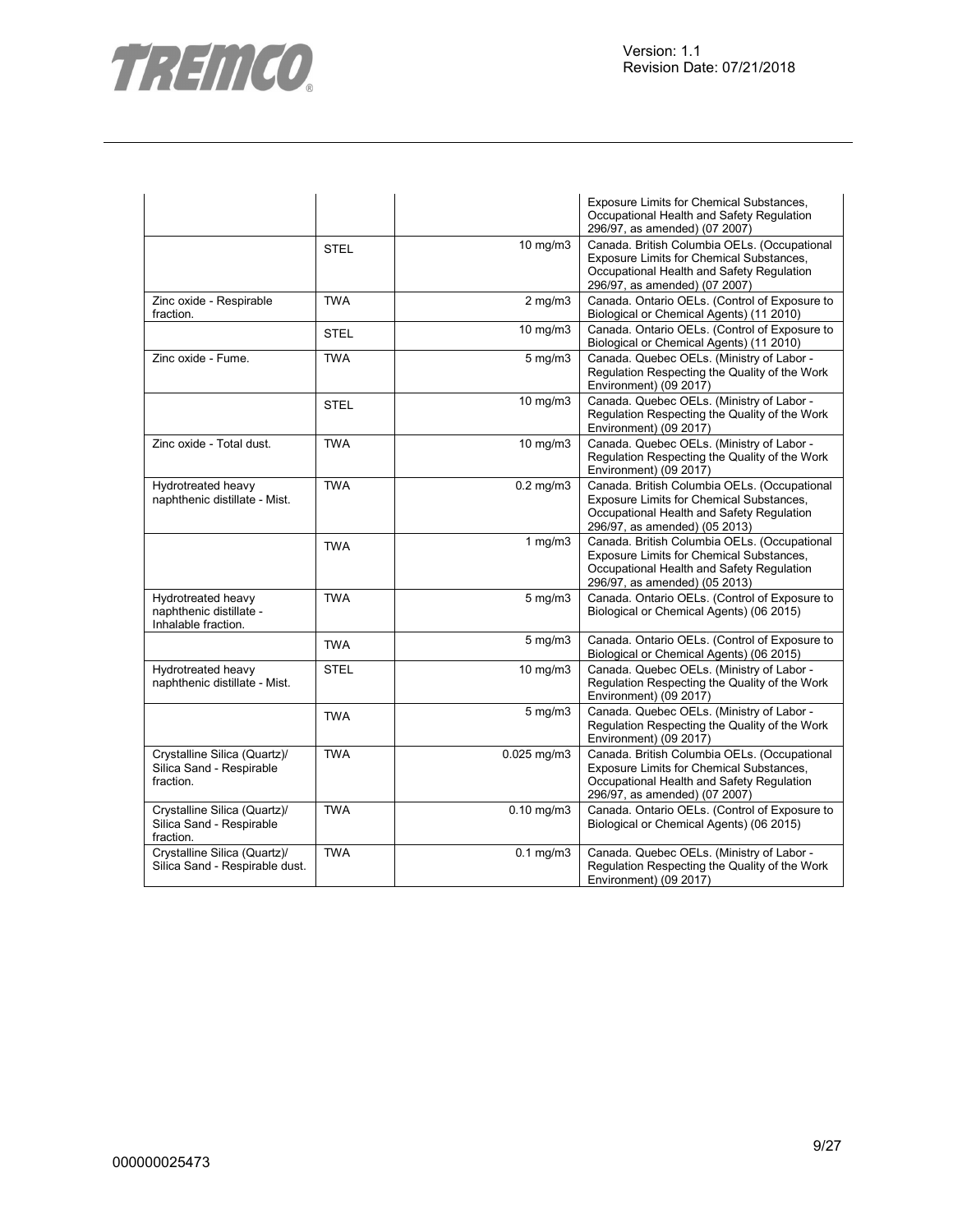

| <b>Chemical name</b>                           | <b>Type</b> | <b>Exposure Limit Values</b> | <b>Source</b>                                                                                                                                                          |
|------------------------------------------------|-------------|------------------------------|------------------------------------------------------------------------------------------------------------------------------------------------------------------------|
| Talc - Respirable.                             | <b>TWA</b>  | $2 \text{ mg/m}$             | Canada. British Columbia OELs. (Occupational<br>Exposure Limits for Chemical Substances,<br>Occupational Health and Safety Regulation<br>296/97, as amended) (07 2007) |
| Talc                                           | TWA         | 2 fibers/mL                  | Canada. Ontario OELs. (Control of Exposure to<br>Biological or Chemical Agents) (11 2010)                                                                              |
| Talc - Respirable fraction.                    | <b>TWA</b>  | $2$ mg/m $3$                 | Canada. Ontario OELs. (Control of Exposure to<br>Biological or Chemical Agents) (06 2015)                                                                              |
| Talc - Respirable dust.                        | TWA         | $3$ mg/m $3$                 | Canada. Quebec OELs. (Ministry of Labor -<br>Regulation Respecting the Quality of the Work<br>Environment) (09 2017)                                                   |
| Calcium Carbonate<br>(Limestone) - Total dust. | <b>STEL</b> | 20 mg/m3                     | Canada. British Columbia OELs. (Occupational<br>Exposure Limits for Chemical Substances,<br>Occupational Health and Safety Regulation<br>296/97, as amended) (07 2007) |
|                                                | <b>TWA</b>  | $10 \text{ mg/m}$            | Canada. British Columbia OELs. (Occupational<br>Exposure Limits for Chemical Substances,<br>Occupational Health and Safety Regulation<br>296/97, as amended) (07 2007) |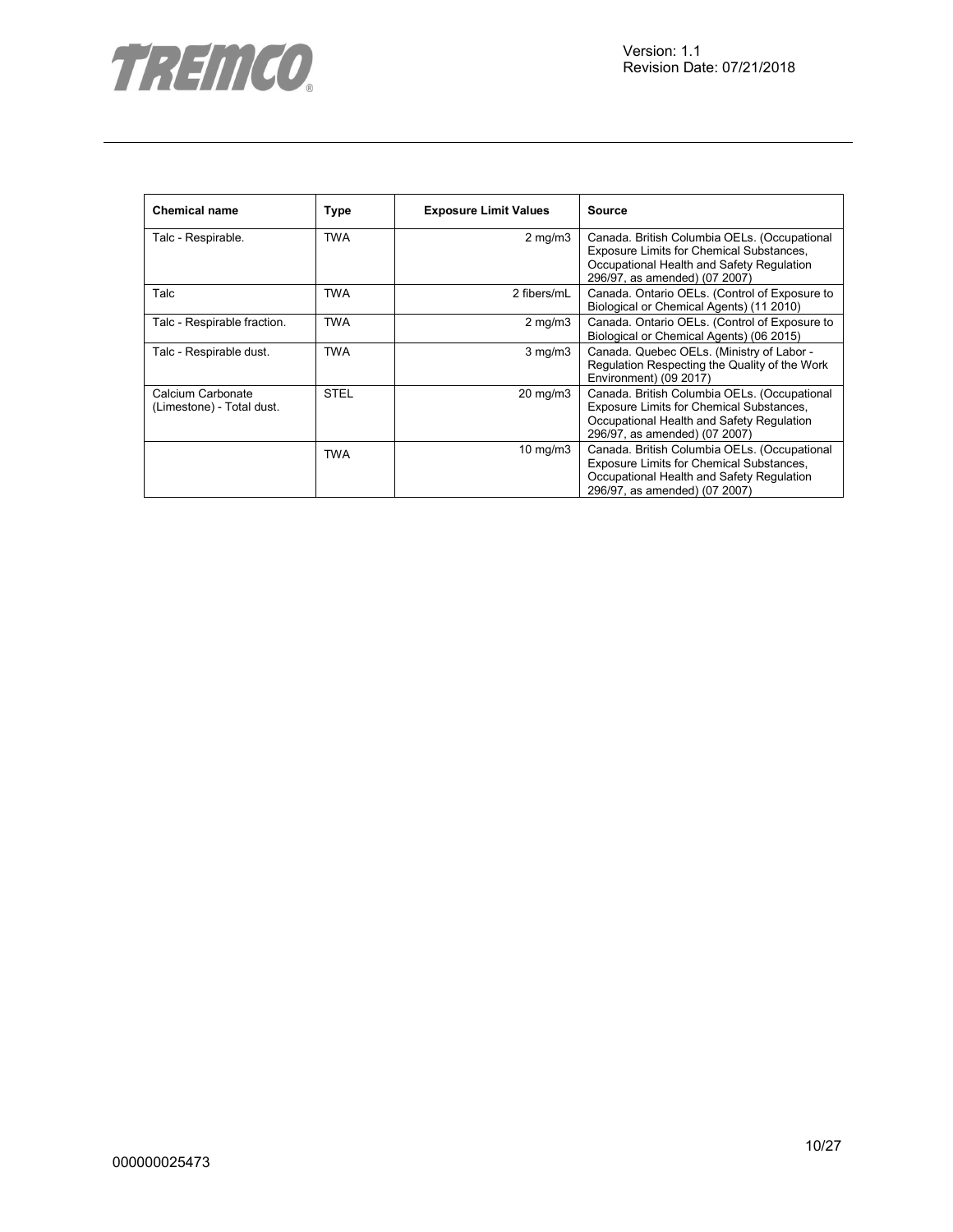

| Calcium Carbonate<br>(Limestone) - Respirable<br>fraction. | <b>TWA</b>  | $3$ mg/m $3$      | Canada. British Columbia OELs. (Occupational<br>Exposure Limits for Chemical Substances,<br>Occupational Health and Safety Regulation<br>296/97, as amended) (07 2007)        |
|------------------------------------------------------------|-------------|-------------------|-------------------------------------------------------------------------------------------------------------------------------------------------------------------------------|
| Calcium Carbonate<br>(Limestone) - Total dust.             | <b>TWA</b>  | 10 mg/m3          | Canada. Quebec OELs. (Ministry of Labor -<br>Regulation Respecting the Quality of the Work<br>Environment) (09 2017)                                                          |
| Aluminum hydroxide -<br>Respirable.                        | <b>TWA</b>  | $1$ mg/m $3$      | Canada. British Columbia OELs. (Occupational<br>Exposure Limits for Chemical Substances,<br>Occupational Health and Safety Regulation<br>296/97, as amended) (07 2007)        |
| Aluminum hydroxide -<br>Respirable fraction.               | <b>TWA</b>  | $3$ mg/m $3$      | Canada. British Columbia OELs. (Occupational<br>Exposure Limits for Chemical Substances,<br>Occupational Health and Safety Regulation<br>296/97, as amended) (05 2013)        |
| Aluminum hydroxide - Total<br>dust.                        | <b>TWA</b>  | 10 mg/m3          | Canada. British Columbia OELs. (Occupational<br>Exposure Limits for Chemical Substances,<br>Occupational Health and Safety Regulation<br>296/97, as amended) (05 2013)        |
| Aluminum hydroxide -<br>Respirable fraction.               | <b>TWA</b>  | 1 $mg/m3$         | Canada. Ontario OELs. (Control of Exposure to<br>Biological or Chemical Agents) (11 2010)                                                                                     |
| Aluminum hydroxide -<br>Inhalable fraction.                | <b>TWA</b>  | 10 mg/m3          | Canada. Ontario OELs. (Control of Exposure to<br>Biological or Chemical Agents) (06 2015)                                                                                     |
| Aluminum hydroxide -<br>Respirable fraction.               | <b>TWA</b>  | $3$ mg/m $3$      | Canada. Ontario OELs. (Control of Exposure to<br>Biological or Chemical Agents) (06 2015)                                                                                     |
| Aluminum hydroxide - Total<br>dust.                        | <b>TWA</b>  | 10 mg/m3          | Canada. Quebec OELs. (Ministry of Labor -<br>Regulation Respecting the Quality of the Work<br>Environment) (09 2017)                                                          |
| Calcium carbonate - Total<br>dust.                         | <b>STEL</b> | 20 mg/m3          | Canada. British Columbia OELs. (Occupational<br><b>Exposure Limits for Chemical Substances,</b><br>Occupational Health and Safety Regulation<br>296/97, as amended) (07 2007) |
| Calcium carbonate -<br>Respirable fraction.                | <b>TWA</b>  | $3$ mg/m $3$      | Canada. British Columbia OELs. (Occupational<br>Exposure Limits for Chemical Substances,<br>Occupational Health and Safety Regulation<br>296/97, as amended) (07 2007)        |
| Calcium carbonate - Total<br>dust.                         | <b>TWA</b>  | 10 mg/m3          | Canada. British Columbia OELs. (Occupational<br>Exposure Limits for Chemical Substances,<br>Occupational Health and Safety Regulation<br>296/97, as amended) (07 2007)        |
| Calcium carbonate - Total<br>dust.                         | <b>TWA</b>  | $10 \text{ mg/m}$ | Canada. Quebec OELs. (Ministry of Labor -<br>Regulation Respecting the Quality of the Work<br>Environment) (09 2017)                                                          |
| Titanium dioxide - Total dust.                             | <b>TWA</b>  | 10 mg/m3          | Canada. British Columbia OELs. (Occupational<br><b>Exposure Limits for Chemical Substances,</b><br>Occupational Health and Safety Regulation<br>296/97, as amended) (07 2007) |
| Titanium dioxide - Respirable<br>fraction.                 | <b>TWA</b>  | $3$ mg/m $3$      | Canada. British Columbia OELs. (Occupational<br><b>Exposure Limits for Chemical Substances,</b><br>Occupational Health and Safety Regulation<br>296/97, as amended) (07 2007) |
| Titanium dioxide                                           | <b>TWA</b>  | $10 \text{ mg/m}$ | Canada. Ontario OELs. (Control of Exposure to<br>Biological or Chemical Agents) (11 2010)                                                                                     |
| Titanium dioxide - Total dust.                             | <b>TWA</b>  | $10$ mg/m $3$     | Canada. Quebec OELs. (Ministry of Labor -<br>Regulation Respecting the Quality of the Work<br>Environment) (09 2017)                                                          |
| Calcium oxide                                              | <b>TWA</b>  | $2$ mg/m $3$      | Canada. British Columbia OELs. (Occupational<br><b>Exposure Limits for Chemical Substances,</b><br>Occupational Health and Safety Regulation<br>296/97, as amended) (07 2007) |
| Calcium oxide                                              | <b>TWA</b>  | $2$ mg/m $3$      | Canada. Ontario OELs. (Control of Exposure to<br>Biological or Chemical Agents) (11 2010)                                                                                     |
| Calcium oxide                                              | <b>TWA</b>  | $2$ mg/m $3$      | Canada. Quebec OELs. (Ministry of Labor -<br>Regulation Respecting the Quality of the Work<br>Environment) (09 2017)                                                          |
| Zinc oxide - Respirable.                                   | <b>TWA</b>  | $2$ mg/m $3$      | Canada. British Columbia OELs. (Occupational                                                                                                                                  |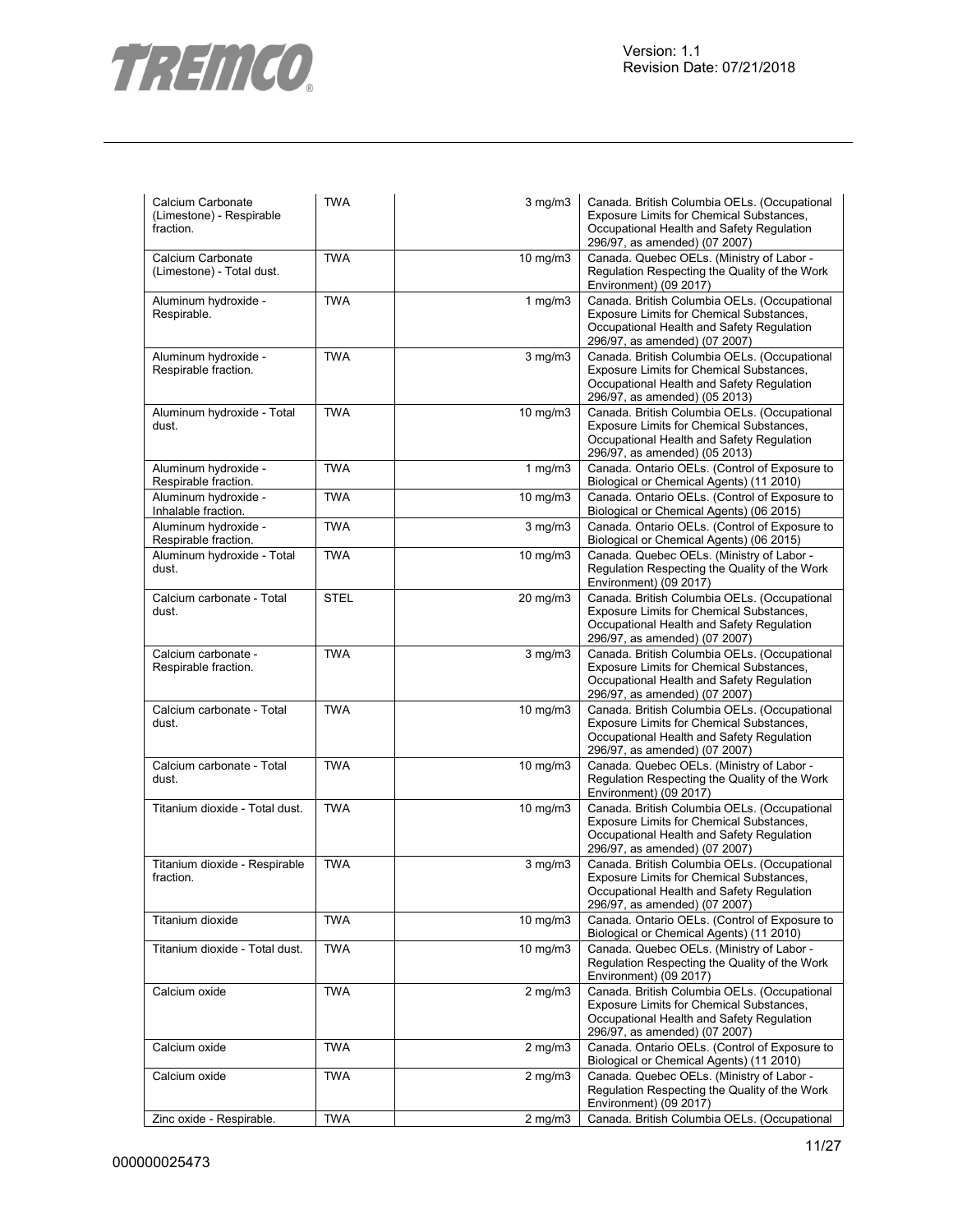

|                                                                      |             |                | <b>Exposure Limits for Chemical Substances,</b><br>Occupational Health and Safety Regulation<br>296/97, as amended) (07 2007)                                          |
|----------------------------------------------------------------------|-------------|----------------|------------------------------------------------------------------------------------------------------------------------------------------------------------------------|
|                                                                      | <b>STEL</b> | 10 mg/m3       | Canada. British Columbia OELs. (Occupational<br>Exposure Limits for Chemical Substances,<br>Occupational Health and Safety Regulation<br>296/97, as amended) (07 2007) |
| Zinc oxide - Respirable<br>fraction.                                 | <b>TWA</b>  | $2$ mg/m $3$   | Canada. Ontario OELs. (Control of Exposure to<br>Biological or Chemical Agents) (11 2010)                                                                              |
|                                                                      | <b>STEL</b> | 10 mg/m3       | Canada. Ontario OELs. (Control of Exposure to<br>Biological or Chemical Agents) (11 2010)                                                                              |
| Zinc oxide - Fume.                                                   | <b>TWA</b>  | $5$ mg/m $3$   | Canada. Quebec OELs. (Ministry of Labor -<br>Regulation Respecting the Quality of the Work<br>Environment) (09 2017)                                                   |
|                                                                      | <b>STEL</b> | 10 mg/m3       | Canada. Quebec OELs. (Ministry of Labor -<br>Regulation Respecting the Quality of the Work<br>Environment) (09 2017)                                                   |
| Zinc oxide - Total dust.                                             | <b>TWA</b>  | 10 mg/m3       | Canada. Quebec OELs. (Ministry of Labor -<br>Regulation Respecting the Quality of the Work<br>Environment) (09 2017)                                                   |
| Hydrotreated heavy<br>naphthenic distillate - Mist.                  | <b>TWA</b>  | $0.2$ mg/m $3$ | Canada. British Columbia OELs. (Occupational<br>Exposure Limits for Chemical Substances,<br>Occupational Health and Safety Regulation<br>296/97, as amended) (05 2013) |
|                                                                      | <b>TWA</b>  | 1 $mg/m3$      | Canada. British Columbia OELs. (Occupational<br>Exposure Limits for Chemical Substances,<br>Occupational Health and Safety Regulation<br>296/97, as amended) (05 2013) |
| Hydrotreated heavy<br>naphthenic distillate -<br>Inhalable fraction. | <b>TWA</b>  | $5$ mg/m $3$   | Canada. Ontario OELs. (Control of Exposure to<br>Biological or Chemical Agents) (06 2015)                                                                              |
|                                                                      | <b>TWA</b>  | 5 mg/m3        | Canada. Ontario OELs. (Control of Exposure to<br>Biological or Chemical Agents) (06 2015)                                                                              |
| Hydrotreated heavy<br>naphthenic distillate - Mist.                  | <b>STEL</b> | 10 mg/m3       | Canada. Quebec OELs. (Ministry of Labor -<br>Regulation Respecting the Quality of the Work<br>Environment) (09 2017)                                                   |
|                                                                      | <b>TWA</b>  | $5$ mg/m $3$   | Canada. Quebec OELs. (Ministry of Labor -<br>Regulation Respecting the Quality of the Work<br>Environment) (09 2017)                                                   |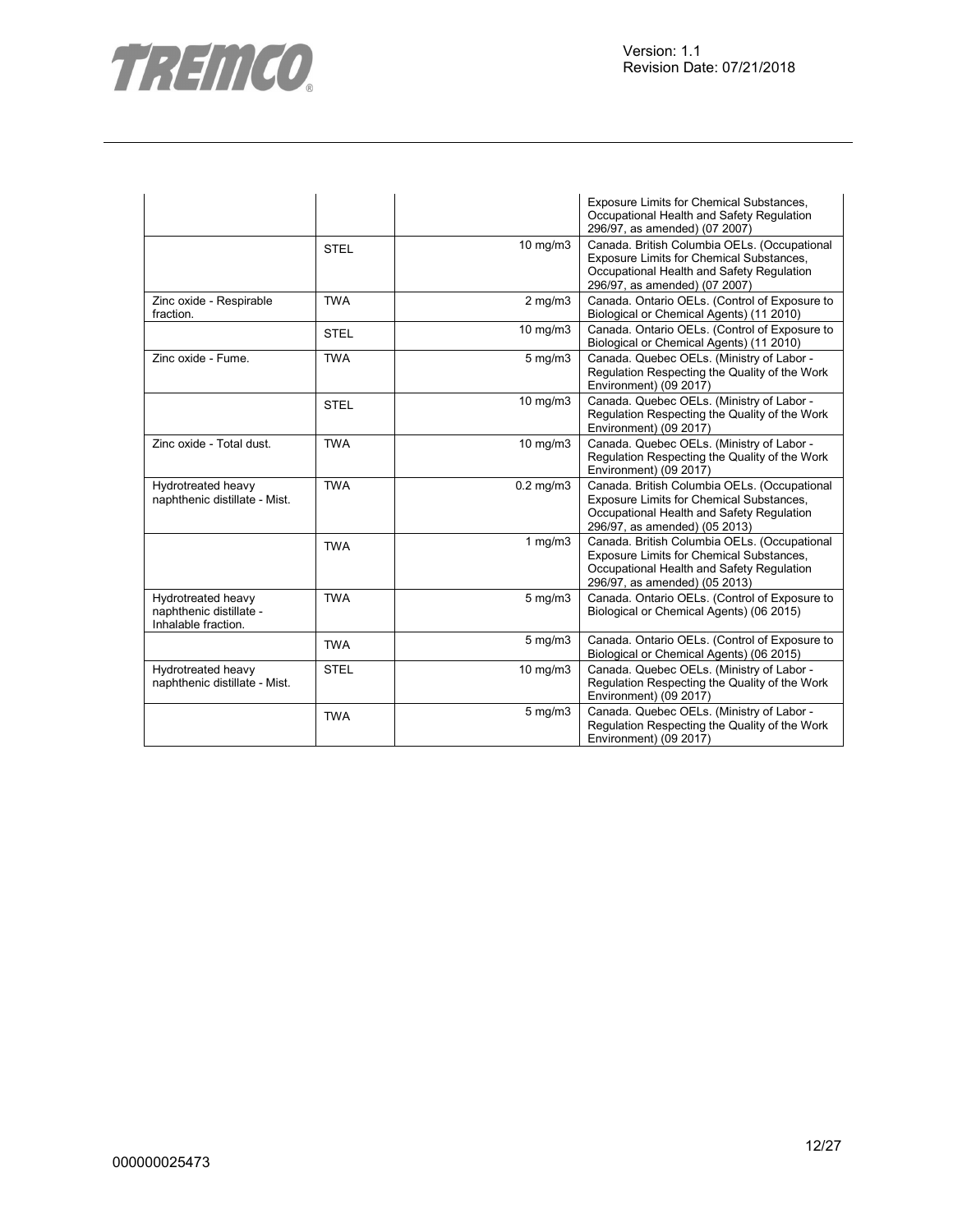

| Amorphous silica - Total                                              | <b>TWA</b> | $4$ mg/m $3$         | Canada. British Columbia OELs. (Occupational<br>Exposure Limits for Chemical Substances,<br>Occupational Health and Safety Regulation<br>296/97, as amended) (07 2007)        |
|-----------------------------------------------------------------------|------------|----------------------|-------------------------------------------------------------------------------------------------------------------------------------------------------------------------------|
| Amorphous silica -<br>Respirable.                                     | <b>TWA</b> | $1.5 \text{ mg/m}$ 3 | Canada. British Columbia OELs. (Occupational<br>Exposure Limits for Chemical Substances,<br>Occupational Health and Safety Regulation<br>296/97, as amended) (07 2007)        |
| Amorphous silica -<br>Respirable dust.                                | <b>TWA</b> | $6$ mg/m $3$         | Canada. Quebec OELs. (Ministry of Labor -<br>Regulation Respecting the Quality of the Work<br>Environment) (09 2017)                                                          |
| Dolomite - Respirable<br>fraction.                                    | <b>TWA</b> | $3$ mg/m $3$         | Canada. British Columbia OELs. (Occupational<br>Exposure Limits for Chemical Substances,<br>Occupational Health and Safety Regulation<br>296/97, as amended) (05 2013)        |
| Dolomite - Total dust.                                                | <b>TWA</b> | 10 mg/m3             | Canada. British Columbia OELs. (Occupational<br>Exposure Limits for Chemical Substances,<br>Occupational Health and Safety Regulation<br>296/97, as amended) (05 2013)        |
| Dolomite - Respirable<br>fraction.                                    | <b>TWA</b> | $3$ mg/m $3$         | Canada. Ontario OELs. (Control of Exposure to<br>Biological or Chemical Agents) (06 2015)                                                                                     |
| Dolomite - Inhalable fraction.                                        | <b>TWA</b> | $10$ mg/m $3$        | Canada. Ontario OELs. (Control of Exposure to<br>Biological or Chemical Agents) (06 2015)                                                                                     |
| Dolomite - Total dust.                                                | <b>TWA</b> | 10 mg/m3             | Canada. Quebec OELs. (Ministry of Labor -<br>Regulation Respecting the Quality of the Work<br>Environment) (09 2017)                                                          |
| Magnesite - Total dust.                                               | <b>TWA</b> | 10 mg/m3             | Canada. Quebec OELs. (Ministry of Labor -<br>Regulation Respecting the Quality of the Work<br>Environment) (09 2017)                                                          |
| Crystalline Silica (Quartz)/<br>Silica Sand - Respirable<br>fraction. | <b>TWA</b> | $0.025$ mg/m $3$     | Canada. British Columbia OELs. (Occupational<br>Exposure Limits for Chemical Substances,<br>Occupational Health and Safety Regulation<br>296/97, as amended) (07 2007)        |
| Crystalline Silica (Quartz)/<br>Silica Sand - Respirable<br>fraction. | <b>TWA</b> | $0.10$ mg/m $3$      | Canada. Ontario OELs. (Control of Exposure to<br>Biological or Chemical Agents) (06 2015)                                                                                     |
| Crystalline Silica (Quartz)/<br>Silica Sand - Respirable dust.        | <b>TWA</b> | $0.1$ mg/m $3$       | Canada. Quebec OELs. (Ministry of Labor -<br>Regulation Respecting the Quality of the Work<br>Environment) (09 2017)                                                          |
| Aluminum oxide - Respirable.                                          | <b>TWA</b> | 1 $mg/m3$            | Canada. British Columbia OELs. (Occupational<br>Exposure Limits for Chemical Substances,<br>Occupational Health and Safety Regulation<br>296/97, as amended) (07 2007)        |
| Aluminum oxide - Total dust.                                          | <b>TWA</b> | $10$ mg/m $3$        | Canada. British Columbia OELs. (Occupational<br>Exposure Limits for Chemical Substances,<br>Occupational Health and Safety Regulation<br>296/97, as amended) (05 2013)        |
| Aluminum oxide - Respirable<br>fraction.                              | <b>TWA</b> | $3$ mg/m $3$         | Canada. British Columbia OELs. (Occupational<br>Exposure Limits for Chemical Substances,<br>Occupational Health and Safety Regulation<br>296/97, as amended) (05 2013)        |
| Aluminum oxide - Respirable<br>fraction.                              | <b>TWA</b> | 1 $mg/m3$            | Canada. Ontario OELs. (Control of Exposure to<br>Biological or Chemical Agents) (11 2010)                                                                                     |
| Aluminum oxide - Inhalable<br>fraction.                               | <b>TWA</b> | 10 $mg/m3$           | Canada. Ontario OELs. (Control of Exposure to<br>Biological or Chemical Agents) (06 2015)                                                                                     |
| Aluminum oxide - Respirable<br>fraction.                              | <b>TWA</b> | $3$ mg/m $3$         | Canada. Ontario OELs. (Control of Exposure to<br>Biological or Chemical Agents) (06 2015)                                                                                     |
| Aluminum oxide - Total dust.<br>- as Al                               | <b>TWA</b> | 10 mg/m3             | Canada. Quebec OELs. (Ministry of Labor -<br>Regulation Respecting the Quality of the Work<br>Environment) (09 2017)                                                          |
| Stearic acid                                                          | <b>TWA</b> | $10$ mg/m $3$        | Canada. British Columbia OELs. (Occupational<br><b>Exposure Limits for Chemical Substances.</b><br>Occupational Health and Safety Regulation<br>296/97, as amended) (07 2007) |
| Stearic acid                                                          | <b>TWA</b> | $10$ mg/m $3$        | Canada. Ontario OELs. (Control of Exposure to<br>Biological or Chemical Agents) (11 2010)                                                                                     |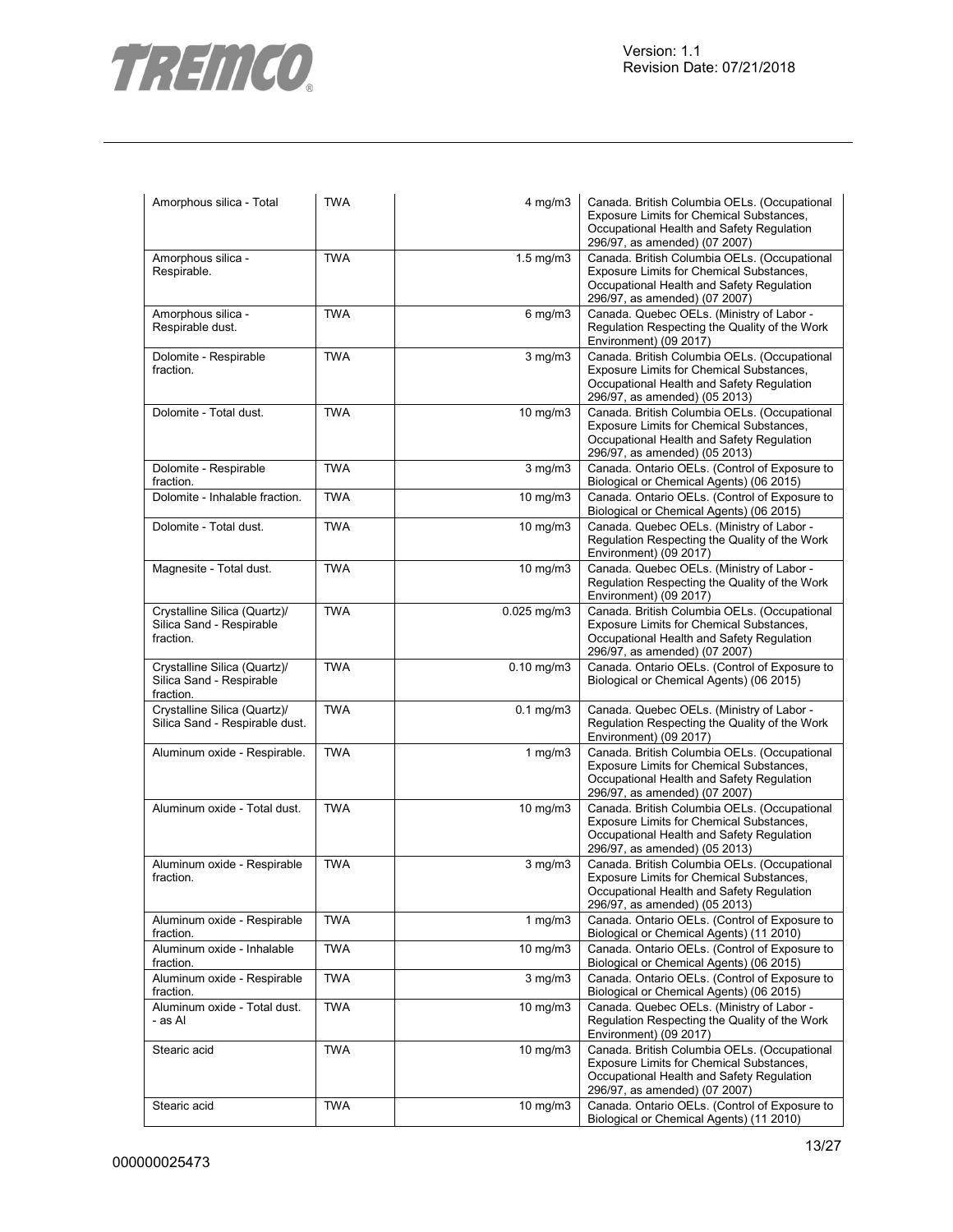

 $\mathbb{R}^2$ 

| Iron oxide - Total dust.               | <b>TWA</b>  | 10 mg/m3             | Canada. British Columbia OELs. (Occupational<br>Exposure Limits for Chemical Substances,<br>Occupational Health and Safety Regulation<br>296/97, as amended) (07 2007)        |
|----------------------------------------|-------------|----------------------|-------------------------------------------------------------------------------------------------------------------------------------------------------------------------------|
| Iron oxide - Dust. - as Fe             | <b>TWA</b>  | $5 \text{ mg/m}$ 3   | Canada. British Columbia OELs. (Occupational<br>Exposure Limits for Chemical Substances,<br>Occupational Health and Safety Regulation<br>296/97, as amended) (07 2007)        |
| Iron oxide - Fume. - as Fe             | <b>STEL</b> | $10 \text{ mg/m}$    | Canada. British Columbia OELs. (Occupational<br>Exposure Limits for Chemical Substances,<br>Occupational Health and Safety Regulation<br>296/97, as amended) (07 2007)        |
| Iron oxide - Respirable<br>fraction.   | <b>TWA</b>  | $3$ mg/m $3$         | Canada. British Columbia OELs. (Occupational<br><b>Exposure Limits for Chemical Substances,</b><br>Occupational Health and Safety Regulation<br>296/97, as amended) (07 2007) |
| Iron oxide - Fume. - as Fe             | <b>TWA</b>  | $5 \text{ mg/m}$ 3   | Canada. British Columbia OELs. (Occupational<br>Exposure Limits for Chemical Substances,<br>Occupational Health and Safety Regulation<br>296/97, as amended) (07 2007)        |
| Iron oxide - Respirable<br>fraction.   | <b>TWA</b>  | $5 \text{ mg/m}$     | Canada. Ontario OELs. (Control of Exposure to<br>Biological or Chemical Agents) (11 2010)                                                                                     |
| Iron oxide - Total dust.               | <b>TWA</b>  | 10 mg/m3             | Canada. Quebec OELs. (Ministry of Labor -<br>Regulation Respecting the Quality of the Work<br>Environment) (09 2017)                                                          |
| Iron oxide - Dust and fume. -<br>as Fe | <b>TWA</b>  | $5 \text{ mg/m}$     | Canada. Quebec OELs. (Ministry of Labor -<br>Regulation Respecting the Quality of the Work<br>Environment) (09 2017)                                                          |
| Dibutyl tin dilaurate - as Sn          | <b>STEL</b> | $0.2$ mg/m $3$       | Canada. British Columbia OELs. (Occupational<br>Exposure Limits for Chemical Substances,<br>Occupational Health and Safety Regulation<br>296/97, as amended) (07 2007)        |
|                                        | <b>TWA</b>  | $0.1$ mg/m $3$       | Canada. British Columbia OELs. (Occupational<br>Exposure Limits for Chemical Substances,<br>Occupational Health and Safety Regulation<br>296/97, as amended) (07 2007)        |
| Dibutyl tin dilaurate - as Sn          | <b>TWA</b>  | $0.1$ mg/m $3$       | Canada. Ontario OELs. (Control of Exposure to<br>Biological or Chemical Agents) (11 2010)                                                                                     |
| Dibutyl tin dilaurate - as Sn          | <b>STEL</b> | $0.2$ mg/m $3$       | Canada. Quebec OELs. (Ministry of Labor -<br>Regulation Respecting the Quality of the Work<br>Environment) (09 2017)                                                          |
|                                        | <b>TWA</b>  | $0.1 \text{ mg/m}$ 3 | Canada. Quebec OELs. (Ministry of Labor -<br>Regulation Respecting the Quality of the Work<br>Environment) (09 2017)                                                          |
| Carbon Black - Inhalable               | <b>TWA</b>  | $3$ mg/m $3$         | Canada. British Columbia OELs. (Occupational<br>Exposure Limits for Chemical Substances,<br>Occupational Health and Safety Regulation<br>296/97, as amended) (09 2011)        |
| Carbon Black - Inhalable<br>fraction.  | <b>TWA</b>  | 3 mg/m3              | Canada. Ontario OELs. (Control of Exposure to<br>Biological or Chemical Agents) (06 2015)                                                                                     |
| Carbon Black                           | <b>TWA</b>  | $3.5 \text{ mg/m}$   | Canada. Quebec OELs. (Ministry of Labor -<br>Regulation Respecting the Quality of the Work<br>Environment) (09 2017)                                                          |
| Zirconium 2-ethylhexanoate -<br>as Zr  | <b>STEL</b> | 10 mg/m3             | Canada. British Columbia OELs. (Occupational<br>Exposure Limits for Chemical Substances,<br>Occupational Health and Safety Regulation<br>296/97, as amended) (07 2007)        |
|                                        | <b>TWA</b>  | $5$ mg/m $3$         | Canada. British Columbia OELs. (Occupational<br>Exposure Limits for Chemical Substances,<br>Occupational Health and Safety Regulation<br>296/97, as amended) (07 2007)        |
| Zirconium 2-ethylhexanoate -<br>as Zr  | <b>TWA</b>  | $5$ mg/m $3$         | Canada. Ontario OELs. (Control of Exposure to<br>Biological or Chemical Agents) (11 2010)                                                                                     |
|                                        | <b>STEL</b> | $10 \text{ mg/m}$    | Canada. Ontario OELs. (Control of Exposure to<br>Biological or Chemical Agents) (11 2010)                                                                                     |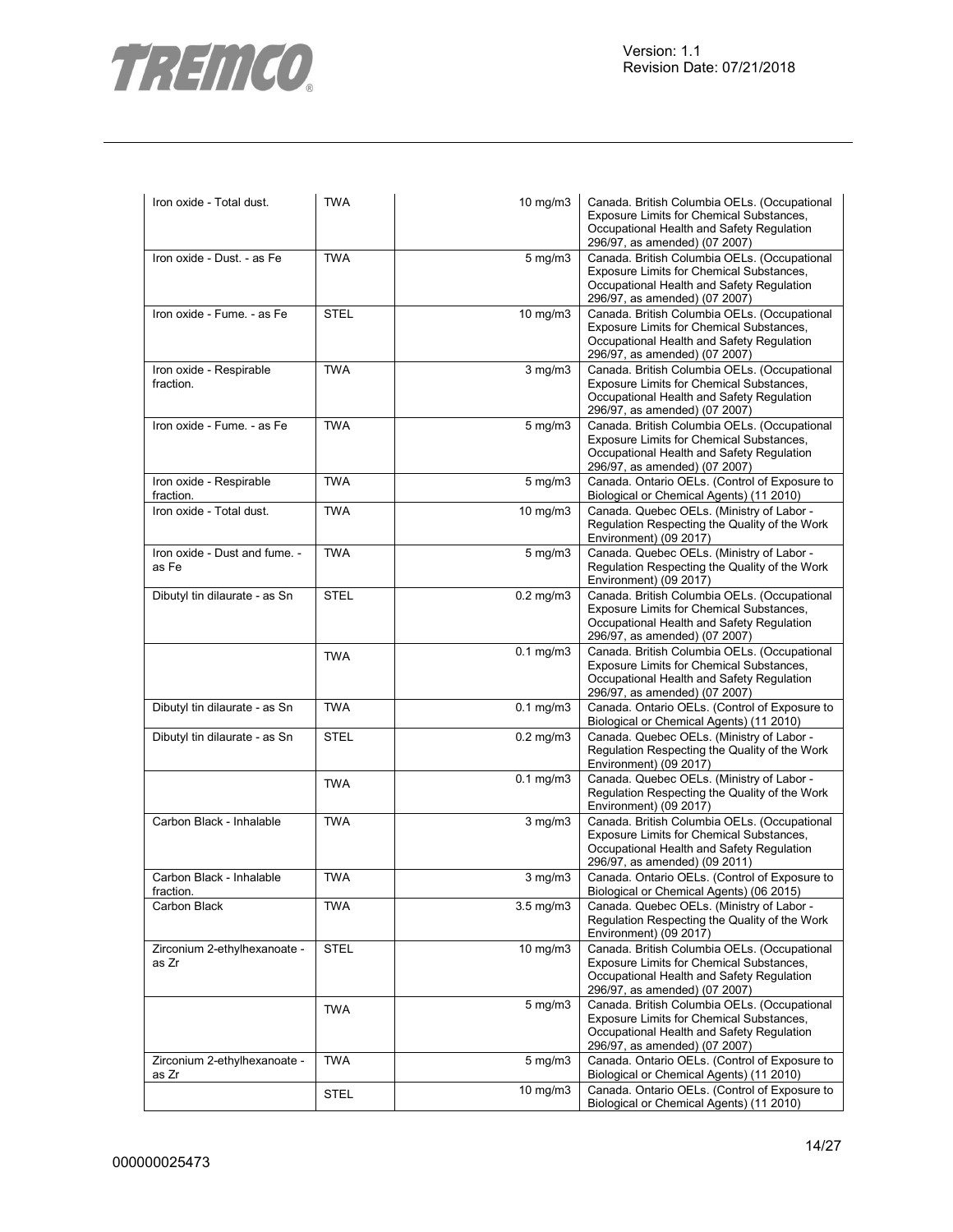

| Zirconium 2-ethylhexanoate -<br>as Zr | <b>TWA</b>  |           | $5$ mg/m $3$   | Canada. Quebec OELs. (Ministry of Labor -<br>Regulation Respecting the Quality of the Work<br>Environment) (09 2017)                                                          |
|---------------------------------------|-------------|-----------|----------------|-------------------------------------------------------------------------------------------------------------------------------------------------------------------------------|
|                                       | <b>STEL</b> |           | 10 mg/m3       | Canada. Quebec OELs. (Ministry of Labor -<br>Regulation Respecting the Quality of the Work<br>Environment) (09 2017)                                                          |
| Dipropylene glycol methyl<br>ether    | <b>TWA</b>  | $100$ ppm |                | Canada. British Columbia OELs. (Occupational<br>Exposure Limits for Chemical Substances,<br>Occupational Health and Safety Regulation<br>296/97, as amended) (07 2007)        |
|                                       | <b>STEL</b> | 150 ppm   |                | Canada. British Columbia OELs. (Occupational<br>Exposure Limits for Chemical Substances,<br>Occupational Health and Safety Regulation<br>296/97, as amended) (07 2007)        |
| Dipropylene glycol methyl<br>ether    | <b>TWA</b>  | $100$ ppm |                | Canada. Ontario OELs. (Control of Exposure to<br>Biological or Chemical Agents) (11 2010)                                                                                     |
|                                       | <b>STEL</b> | $150$ ppm |                | Canada. Ontario OELs. (Control of Exposure to<br>Biological or Chemical Agents) (11 2010)                                                                                     |
| Dipropylene glycol methyl<br>ether    | <b>STEL</b> | $150$ ppm | 909 mg/m3      | Canada. Quebec OELs. (Ministry of Labor -<br>Regulation Respecting the Quality of the Work<br>Environment) (09 2017)                                                          |
|                                       | <b>TWA</b>  | $100$ ppm | 606 mg/m3      | Canada. Quebec OELs. (Ministry of Labor -<br>Regulation Respecting the Quality of the Work<br>Environment) (09 2017)                                                          |
| - Total                               | <b>TWA</b>  |           | $4$ mg/m $3$   | Canada. British Columbia OELs. (Occupational<br><b>Exposure Limits for Chemical Substances,</b><br>Occupational Health and Safety Regulation<br>296/97, as amended) (07 2007) |
| - Respirable.                         | <b>TWA</b>  |           | $1.5$ mg/m $3$ | Canada. British Columbia OELs. (Occupational<br>Exposure Limits for Chemical Substances,<br>Occupational Health and Safety Regulation<br>296/97, as amended) (07 2007)        |
| - Respirable dust.                    | <b>TWA</b>  |           | $6$ mg/m $3$   | Canada. Quebec OELs. (Ministry of Labor -<br>Regulation Respecting the Quality of the Work<br>Environment) (09 2017)                                                          |
| Phosphoric acid                       | <b>TWA</b>  |           | 1 $mg/m3$      | Canada. British Columbia OELs. (Occupational<br>Exposure Limits for Chemical Substances,<br>Occupational Health and Safety Regulation<br>296/97, as amended) (07 2007)        |
|                                       | <b>STEL</b> |           | $3$ mg/m $3$   | Canada. British Columbia OELs. (Occupational<br>Exposure Limits for Chemical Substances,<br>Occupational Health and Safety Regulation<br>296/97, as amended) (07 2007)        |
| Phosphoric acid                       | <b>TWA</b>  |           | 1 $mg/m3$      | Canada. Ontario OELs. (Control of Exposure to<br>Biological or Chemical Agents) (11 2010)                                                                                     |
|                                       | <b>STEL</b> |           | $3$ mg/m $3$   | Canada. Ontario OELs. (Control of Exposure to<br>Biological or Chemical Agents) (11 2010)                                                                                     |
| Phosphoric acid                       | <b>STEL</b> |           | $3$ mg/m $3$   | Canada. Quebec OELs. (Ministry of Labor -<br>Regulation Respecting the Quality of the Work<br>Environment) (09 2017)                                                          |
|                                       | <b>TWA</b>  |           | 1 $mg/m3$      | Canada. Quebec OELs. (Ministry of Labor -<br>Regulation Respecting the Quality of the Work<br>Environment) (09 2017)                                                          |
| Propionic acid                        | <b>TWA</b>  | 10 ppm    |                | Canada. British Columbia OELs. (Occupational<br>Exposure Limits for Chemical Substances,<br>Occupational Health and Safety Regulation<br>296/97, as amended) (07 2007)        |
| Propionic acid                        | <b>TWA</b>  | 10 ppm    |                | Canada. Ontario OELs. (Control of Exposure to<br>Biological or Chemical Agents) (11 2010)                                                                                     |
| Propionic acid                        | <b>TWA</b>  | 10 ppm    | 30 mg/m3       | Canada. Quebec OELs. (Ministry of Labor -<br>Regulation Respecting the Quality of the Work<br>Environment) (09 2017)                                                          |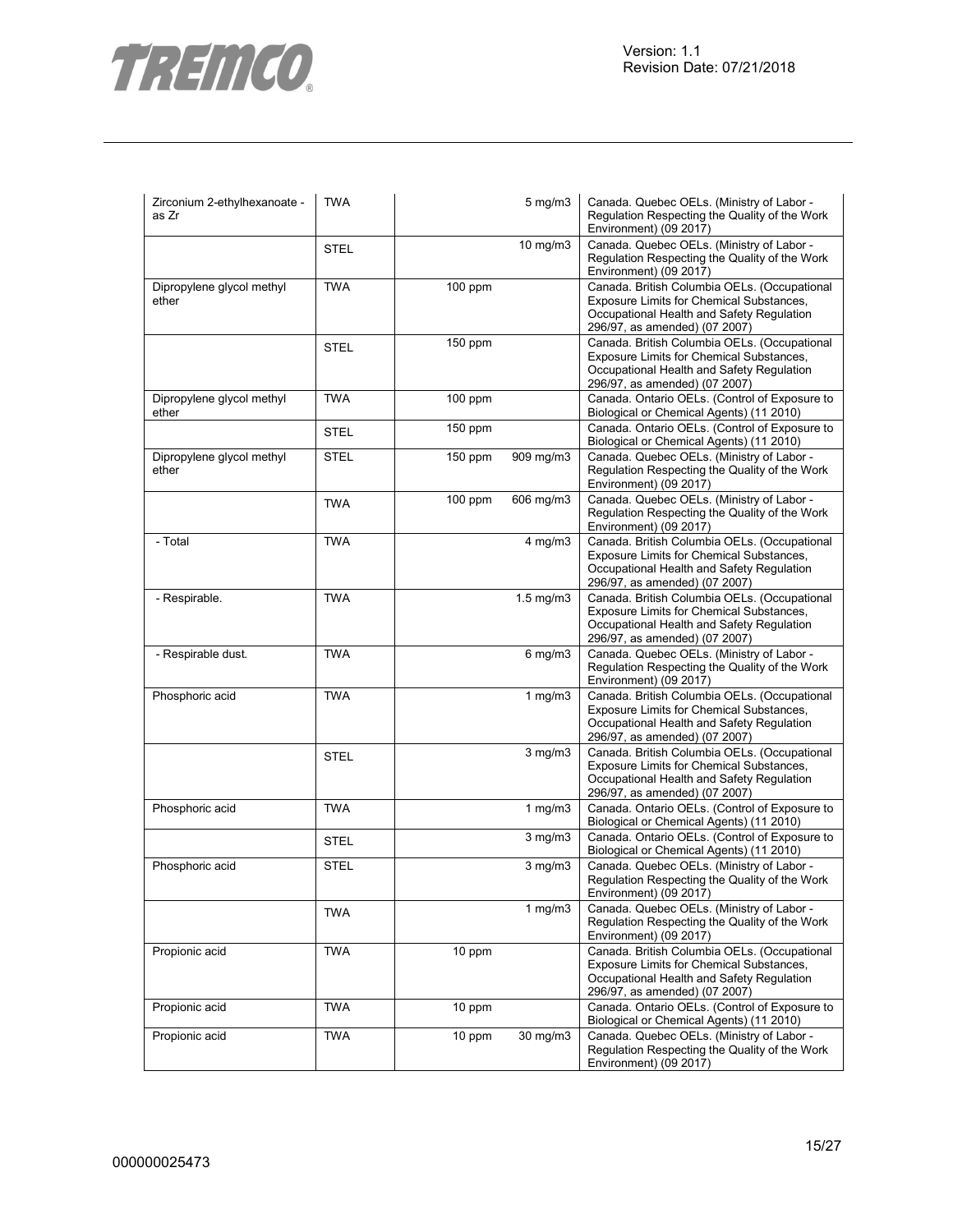

| <b>Appropriate Engineering</b><br><b>Controls</b> | Observe good industrial hygiene practices. Observe occupational exposure<br>limits and minimize the risk of inhalation of vapors and mist. Mechanical<br>ventilation or local exhaust ventilation may be required.                                                                                                                                                                                                                                                           |
|---------------------------------------------------|------------------------------------------------------------------------------------------------------------------------------------------------------------------------------------------------------------------------------------------------------------------------------------------------------------------------------------------------------------------------------------------------------------------------------------------------------------------------------|
|                                                   | Individual protection measures, such as personal protective equipment                                                                                                                                                                                                                                                                                                                                                                                                        |
| <b>General information:</b>                       | Provide easy access to water supply and eye wash facilities. Good general<br>ventilation (typically 10 air changes per hour) should be used. Ventilation<br>rates should be matched to conditions. If applicable, use process<br>enclosures, local exhaust ventilation, or other engineering controls to<br>maintain airborne levels below recommended exposure limits. If exposure<br>limits have not been established, maintain airborne levels to an acceptable<br>level. |
| Eye/face protection:                              | Wear safety glasses with side shields (or goggles).                                                                                                                                                                                                                                                                                                                                                                                                                          |
| <b>Skin Protection</b><br><b>Hand Protection:</b> | Use suitable protective gloves if risk of skin contact.                                                                                                                                                                                                                                                                                                                                                                                                                      |
| Other:                                            | Wear suitable protective clothing. Wear chemical-resistant gloves,<br>footwear, and protective clothing appropriate for the risk of exposure.<br>Contact health and safety professional or manufacturer for specific<br>information.                                                                                                                                                                                                                                         |
| <b>Respiratory Protection:</b>                    | In case of inadequate ventilation use suitable respirator. Seek advice from<br>local supervisor.                                                                                                                                                                                                                                                                                                                                                                             |
| <b>Hygiene measures:</b>                          | Observe good industrial hygiene practices. Wash hands before breaks and<br>immediately after handling the product. Avoid contact with eyes. Wash<br>contaminated clothing before reuse. Avoid contact with skin.                                                                                                                                                                                                                                                             |

# **9. Physical and chemical properties**

# **Appearance**

| <b>Physical state:</b>                                | liquid             |
|-------------------------------------------------------|--------------------|
| Form:                                                 | liquid             |
| Color:                                                | <b>Brown</b>       |
| Odor:                                                 | Mild               |
| Odor threshold:                                       | No data available. |
| pH:                                                   | No data available. |
| Melting point/freezing point:                         | No data available. |
| Initial boiling point and boiling range:              | 100 °C 212 °F      |
| <b>Flash Point:</b>                                   | 200 °C 392 °F      |
| <b>Evaporation rate:</b>                              | Slower than Ether  |
| Flammability (solid, gas):                            | No.                |
| Upper/lower limit on flammability or explosive limits |                    |
| Flammability limit - upper (%):                       | No data available. |
| Flammability limit - lower (%):                       | No data available. |
| Explosive limit - upper (%):                          | No data available. |
| Explosive limit - lower (%):                          | No data available. |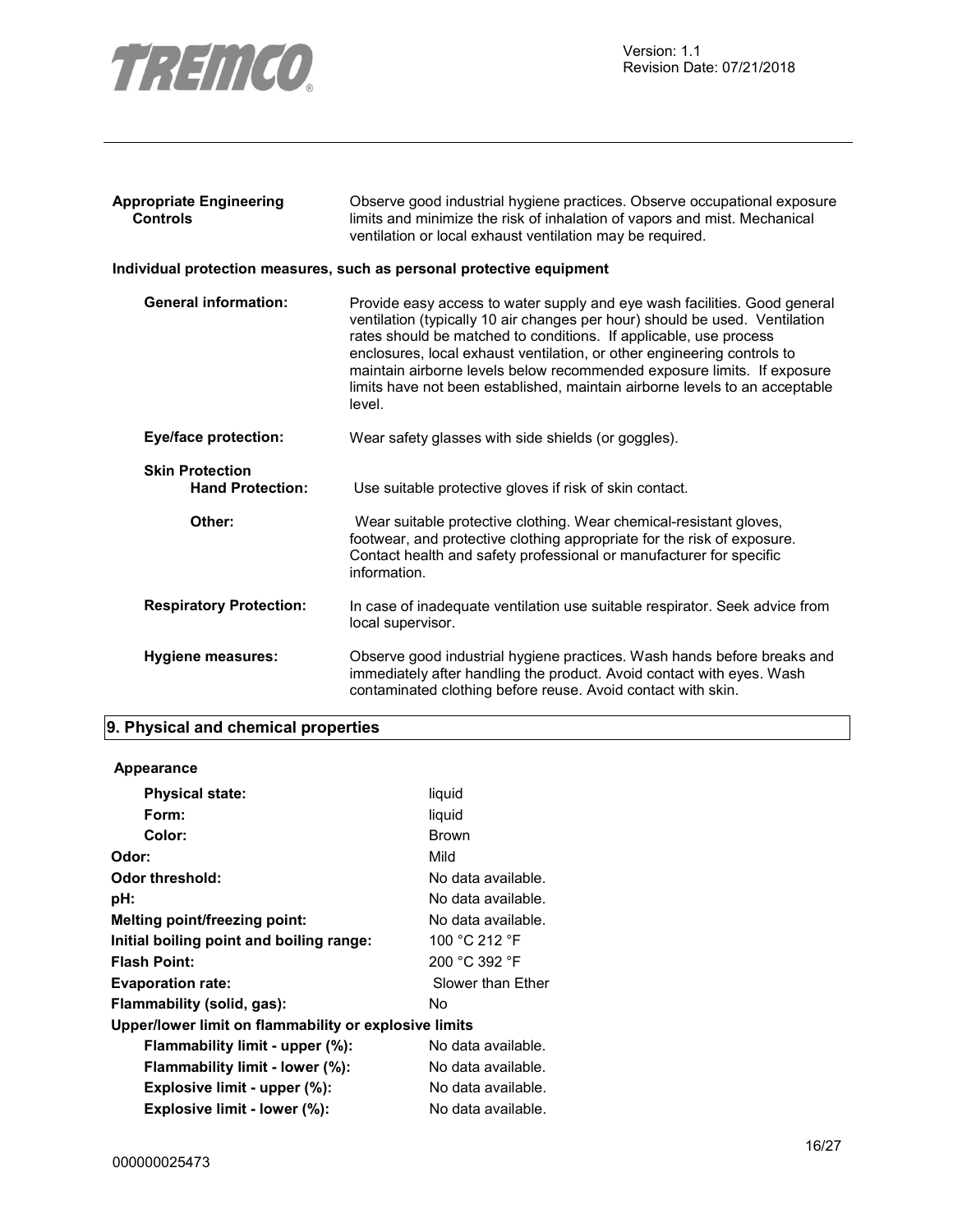

| Vapor pressure:                          | No data available.                                                                             |  |  |
|------------------------------------------|------------------------------------------------------------------------------------------------|--|--|
| Vapor density:                           | Vapors are heavier than air and may travel along the floor and<br>in the bottom of containers. |  |  |
| <b>Relative density:</b>                 | 1.462                                                                                          |  |  |
| Solubility(ies)                          |                                                                                                |  |  |
| Solubility in water:                     | Soluble                                                                                        |  |  |
| Solubility (other):                      | No data available.                                                                             |  |  |
| Partition coefficient (n-octanol/water): | No data available.                                                                             |  |  |
| Auto-ignition temperature:               | No data available.                                                                             |  |  |
| Decomposition temperature:               | No data available.                                                                             |  |  |
| <b>Viscosity:</b>                        | No data available.                                                                             |  |  |

# **10. Stability and reactivity**

| <b>Reactivity:</b>                          | No data available.                                                                                 |
|---------------------------------------------|----------------------------------------------------------------------------------------------------|
| <b>Chemical Stability:</b>                  | Material is stable under normal conditions.                                                        |
| Possibility of hazardous<br>reactions:      | No data available.                                                                                 |
| Conditions to avoid:                        | Avoid heat or contamination.                                                                       |
| Incompatible Materials:                     | Strong acids. Strong bases.                                                                        |
| <b>Hazardous Decomposition</b><br>Products: | Thermal decomposition or combustion may liberate carbon oxides and<br>other toxic gases or vapors. |

# **11. Toxicological information**

| Information on likely routes of exposure<br>Inhalation:                      | In high concentrations, vapors, fumes or mists may irritate nose, throat and<br>mucus membranes. |  |
|------------------------------------------------------------------------------|--------------------------------------------------------------------------------------------------|--|
| <b>Skin Contact:</b>                                                         | May be harmful in contact with skin. Causes skin irritation.                                     |  |
| Eye contact:                                                                 | Causes serious eye irritation.                                                                   |  |
| Ingestion:                                                                   | May be harmful if swallowed.                                                                     |  |
| Symptoms related to the physical, chemical and toxicological characteristics |                                                                                                  |  |
| Inhalation:                                                                  | No data available.                                                                               |  |
| <b>Skin Contact:</b>                                                         | No data available.                                                                               |  |
| Eye contact:                                                                 | No data available.                                                                               |  |
| Ingestion:                                                                   | No data available.                                                                               |  |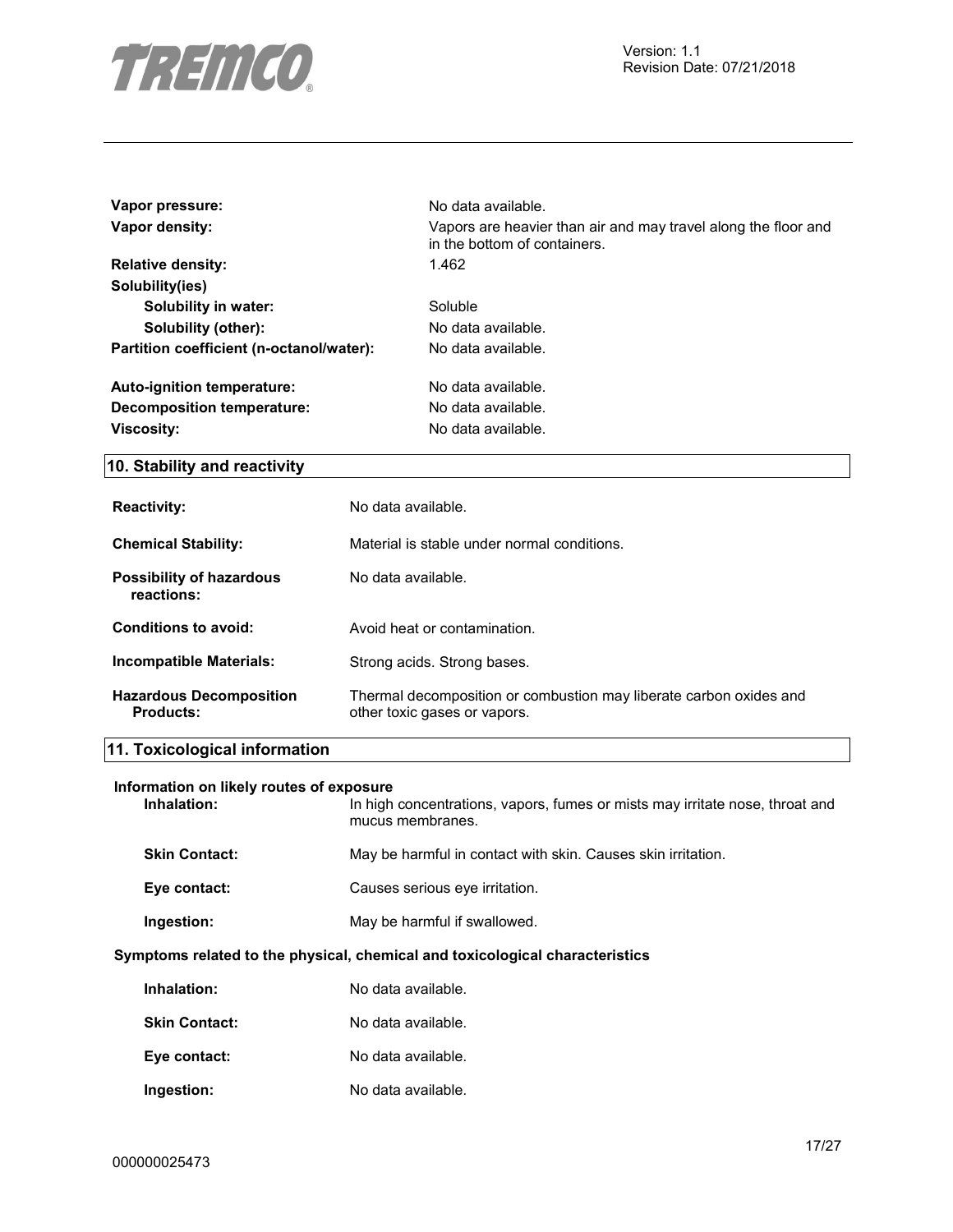

# **Information on toxicological effects**

# **Acute toxicity (list all possible routes of exposure)**

| Oral<br><b>Product:</b>                          | Not classified for acute toxicity based on available data. |  |
|--------------------------------------------------|------------------------------------------------------------|--|
| Specified substance(s):<br>Aluminum hydroxide    | LD 50 (Rat): > 2,000 mg/kg                                 |  |
| Calcium carbonate                                | LD 50 (Rat): > 2,000 mg/kg                                 |  |
| Titanium dioxide                                 | LD 50 (Rat): > 5,000 mg/kg                                 |  |
| Zinc oxide                                       | LD 50 (Rat): > 5,000 mg/kg                                 |  |
| Hydrotreated heavy<br>naphthenic distillate      | LD 50 (Rat): > 5,000 mg/kg                                 |  |
| Amorphous silica                                 | LD 50 (Rat): > 5,000 mg/kg                                 |  |
| Magnesite                                        | LD 50 (Rat): > 2,000 mg/kg                                 |  |
| Aluminum oxide                                   | LD 50 (Rat): > 10,000 mg/kg                                |  |
| <b>Dermal</b><br>Product:                        | Not classified for acute toxicity based on available data. |  |
| Specified substance(s):<br>Calcium carbonate     | LD 50 (Rat): > 2,000 mg/kg                                 |  |
| Zinc oxide                                       | LD 50 (Rat): > 2,000 mg/kg                                 |  |
| Hydrotreated heavy<br>naphthenic distillate      | LD 50 (Rabbit): > 5,000 mg/kg                              |  |
| Amorphous silica                                 | LD 50 (Rabbit): > 2,000 mg/kg                              |  |
| <b>Inhalation</b><br>Product:                    | ATEmix: 2.61 mg/l                                          |  |
| <b>Repeated dose toxicity</b><br><b>Product:</b> | No data available.                                         |  |

**Product:** No data available.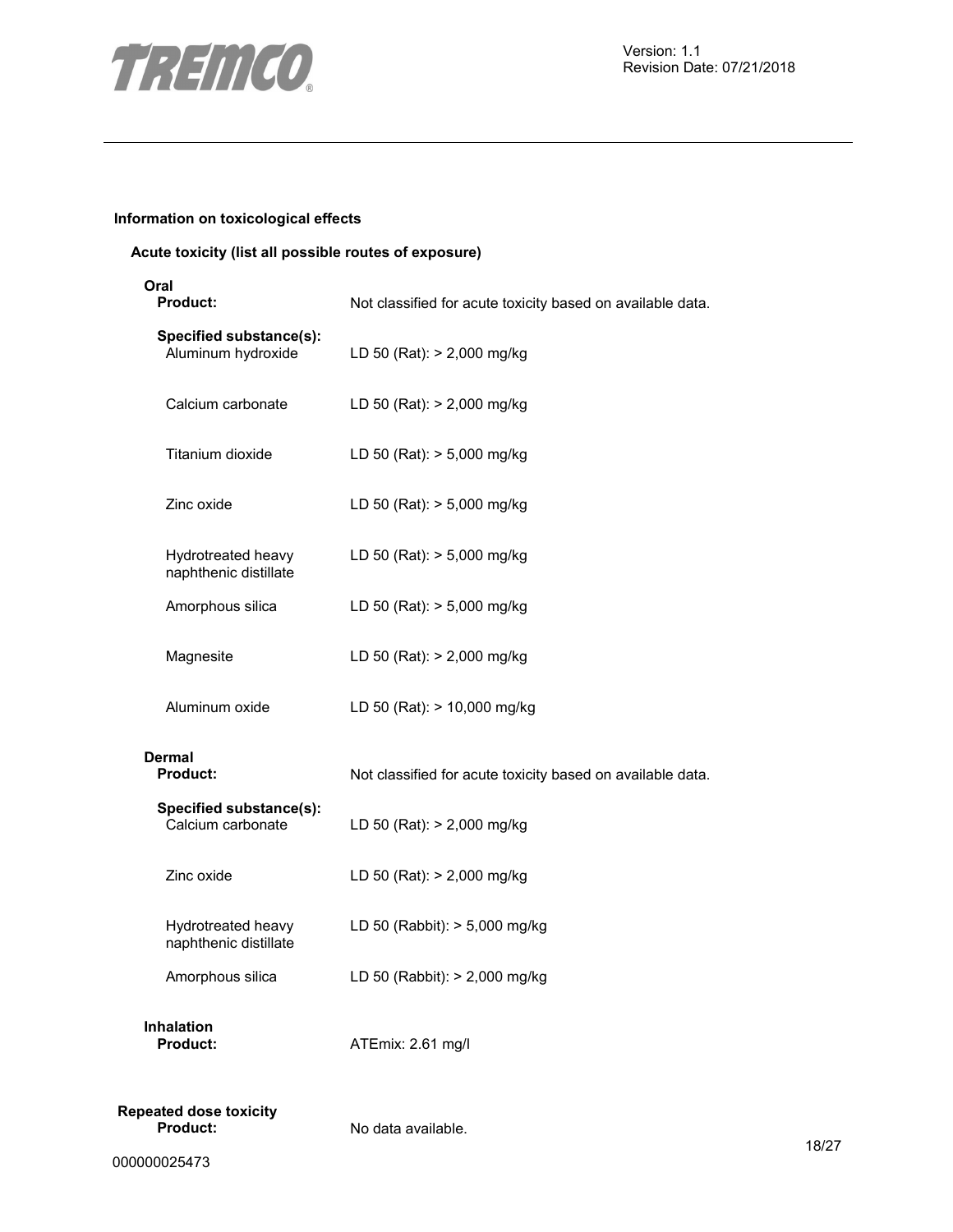

# **Skin Corrosion/Irritation**

**Product:** No data available.

| Specified substance(s):<br>Aluminum hydroxide | in vivo (Rabbit): Not classified as an Irritant Experimental result, Key study                           |
|-----------------------------------------------|----------------------------------------------------------------------------------------------------------|
| Calcium carbonate                             | in vivo (Rabbit): Not irritant Experimental result, Key study                                            |
| Titanium dioxide                              | in vivo (Rabbit): Not irritant Experimental result, Supporting study                                     |
| Zinc oxide                                    | in vivo (Rabbit): Not irritant Experimental result, Key study                                            |
| Hydrotreated heavy<br>naphthenic distillate   | in vivo (Rabbit): Not irritant Experimental result, Key study                                            |
| Amorphous silica                              | in vivo (Rabbit): Not irritant Experimental result, Key study                                            |
| Magnesite                                     | In vitro (Human, in vitro reconstituted epidermis model): Not irritant<br>Experimental result, Key study |
| Aluminum oxide                                | in vivo (Rabbit): Not irritant Experimental result, Key study                                            |

# **Serious Eye Damage/Eye Irritation**

| <b>Product:</b><br>Specified substance(s):         | No data available.                                             |  |
|----------------------------------------------------|----------------------------------------------------------------|--|
| Aluminum hydroxide                                 | Rabbit, 24 hrs: Not irritating                                 |  |
| Calcium carbonate                                  | Rabbit, 24 - 72 hrs: Not irritating                            |  |
| Titanium dioxide                                   | Rabbit, 24 hrs: Not irritating                                 |  |
| Zinc oxide                                         | Rabbit, 24 - 72 hrs: Not irritating                            |  |
| <b>Hydrotreated heavy</b><br>naphthenic distillate | Rabbit, 24 hrs: Not irritating                                 |  |
| Amorphous silica                                   | Rabbit, 24 hrs: Not irritating                                 |  |
| Magnesite                                          | Reconstituted Corneal Epithelium model, 10 min: Not irritating |  |
| Aluminum oxide                                     | Rabbit, 24 hrs: Not irritating                                 |  |

# **Respiratory or Skin Sensitization**

No data available.

# **Carcinogenicity**

No data available.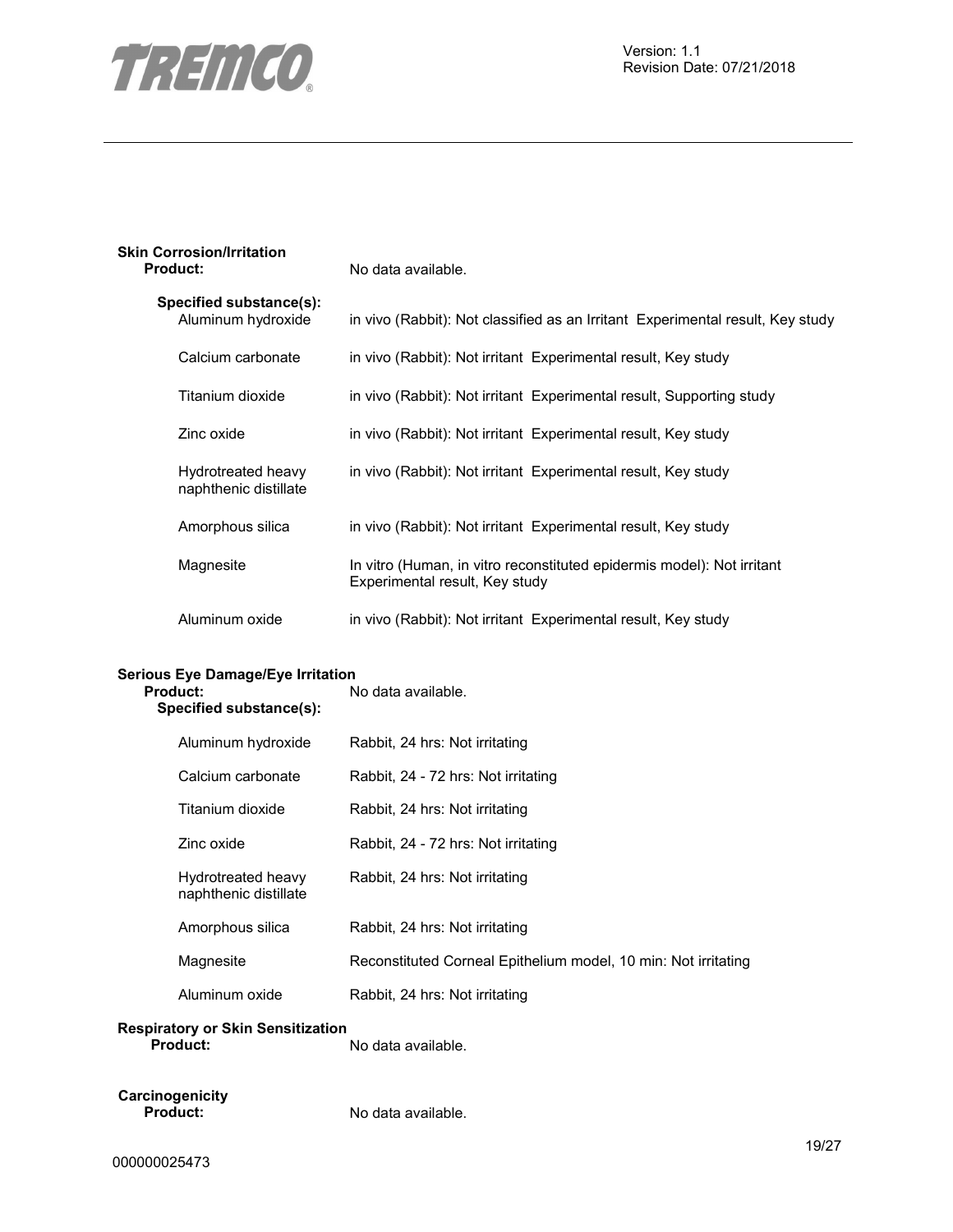

# **IARC Monographs on the Evaluation of Carcinogenic Risks to Humans:**

| Talc                                           | Overall evaluation: Not classifiable as to carcinogenicity to humans. Overall<br>evaluation: Possibly carcinogenic to humans. |
|------------------------------------------------|-------------------------------------------------------------------------------------------------------------------------------|
| Titanium dioxide                               | Overall evaluation: Possibly carcinogenic to humans.                                                                          |
| Hydrotreated heavy<br>naphthenic distillate    | Overall evaluation: Not classifiable as to carcinogenicity to humans. Overall<br>evaluation: Carcinogenic to humans.          |
| Crystalline Silica<br>(Quartz)/ Silica<br>Sand | Overall evaluation: Carcinogenic to humans.                                                                                   |
|                                                | US. National Toxicology Program (NTP) Report on Carcinogens:                                                                  |
| naphthenic distillate                          | Hydrotreated heavy Known To Be Human Carcinogen.                                                                              |
| Crystalline<br>Silica<br>(Quartz)/<br>Sand     | Silica Known To Be Human Carcinogen.                                                                                          |

# **US. OSHA Specifically Regulated Substances (29 CFR 1910.1001-1050):**

Crystalline Silica (Quartz)/ Silica Sand Cancer

#### **Germ Cell Mutagenicity**

**In vitro Product:** No data available.

**In vivo Product:** No data available.

**Reproductive toxicity** 

No data available.

- **Specific Target Organ Toxicity Single Exposure**  No data available.
- **Specific Target Organ Toxicity Repeated Exposure Product:** No data available.

**Aspiration Hazard** 

No data available.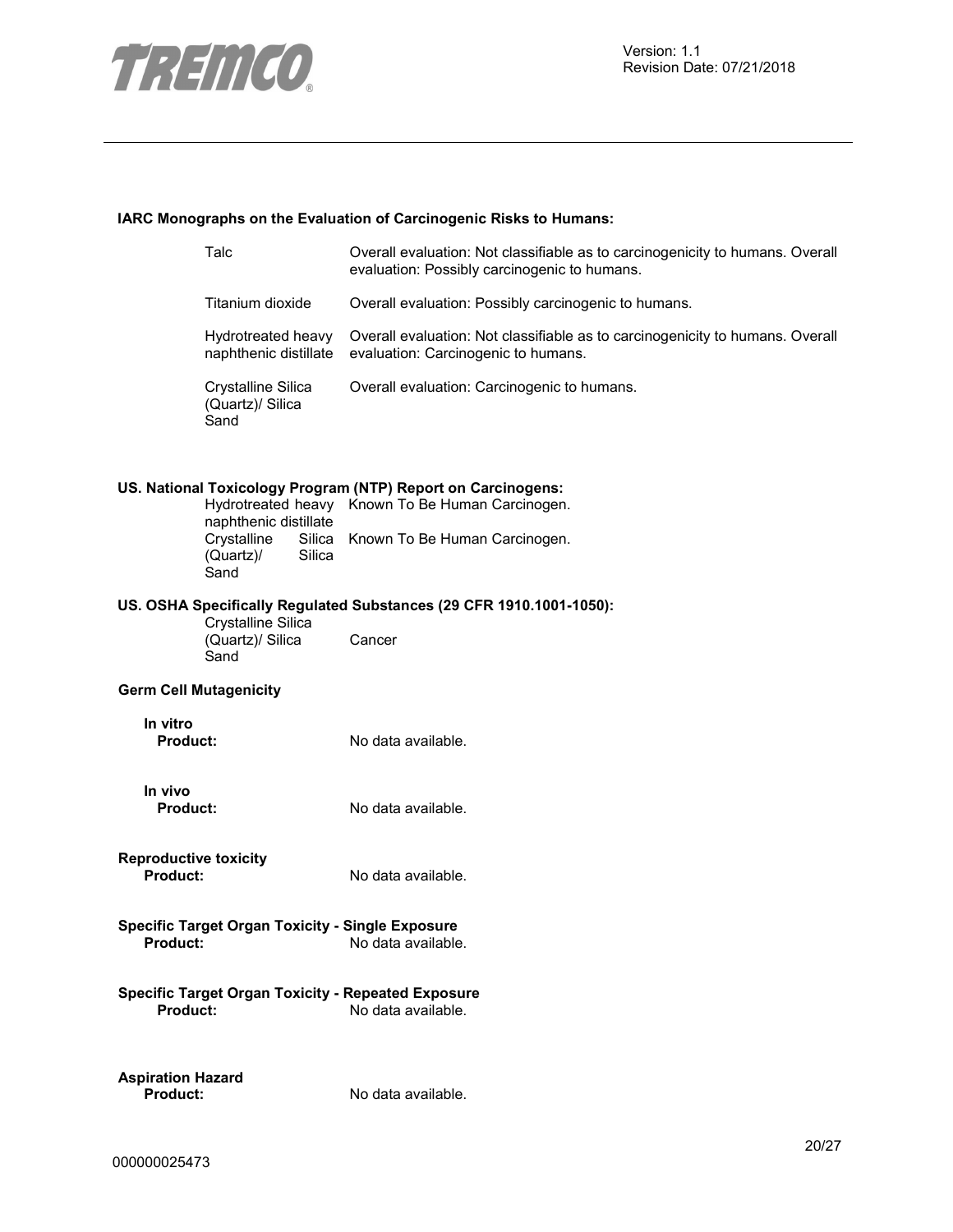

**Other effects:** No data available.

# **12. Ecological information**

# **Ecotoxicity:**

| Acute hazards to the aquatic environment:                                                                         |                                                                                 |  |
|-------------------------------------------------------------------------------------------------------------------|---------------------------------------------------------------------------------|--|
| Fish<br><b>Product:</b>                                                                                           | No data available.                                                              |  |
| Specified substance(s):<br>Zinc oxide                                                                             | LC 50 (Fathead minnow (Pimephales promelas), 96 h): 2,246 mg/l Mortality        |  |
| <b>Aquatic Invertebrates</b><br><b>Product:</b>                                                                   | No data available.                                                              |  |
| Specified substance(s):<br>Titanium dioxide                                                                       | EC 50 (Water flea (Daphnia magna), 48 h): > 1,000 mg/l Intoxication             |  |
| Chronic hazards to the aquatic environment:                                                                       |                                                                                 |  |
| Fish<br><b>Product:</b>                                                                                           | No data available.                                                              |  |
| Specified substance(s):<br>Hydrotreated heavy<br>naphthenic distillate                                            | NOAEL (Oncorhynchus mykiss, 14 d): >= 1,000 mg/l QSAR QSAR,<br>Supporting study |  |
| <b>Aquatic Invertebrates</b><br><b>Product:</b>                                                                   | No data available.                                                              |  |
| <b>Toxicity to Aquatic Plants</b><br><b>Product:</b>                                                              | No data available.                                                              |  |
| <b>Persistence and Degradability</b>                                                                              |                                                                                 |  |
| <b>Biodegradation</b><br>Product:                                                                                 | No data available.                                                              |  |
| <b>BOD/COD Ratio</b><br>Product:                                                                                  | No data available.                                                              |  |
| <b>Bioaccumulative potential</b><br><b>Bioconcentration Factor (BCF)</b><br><b>Product:</b><br>No data available. |                                                                                 |  |
|                                                                                                                   |                                                                                 |  |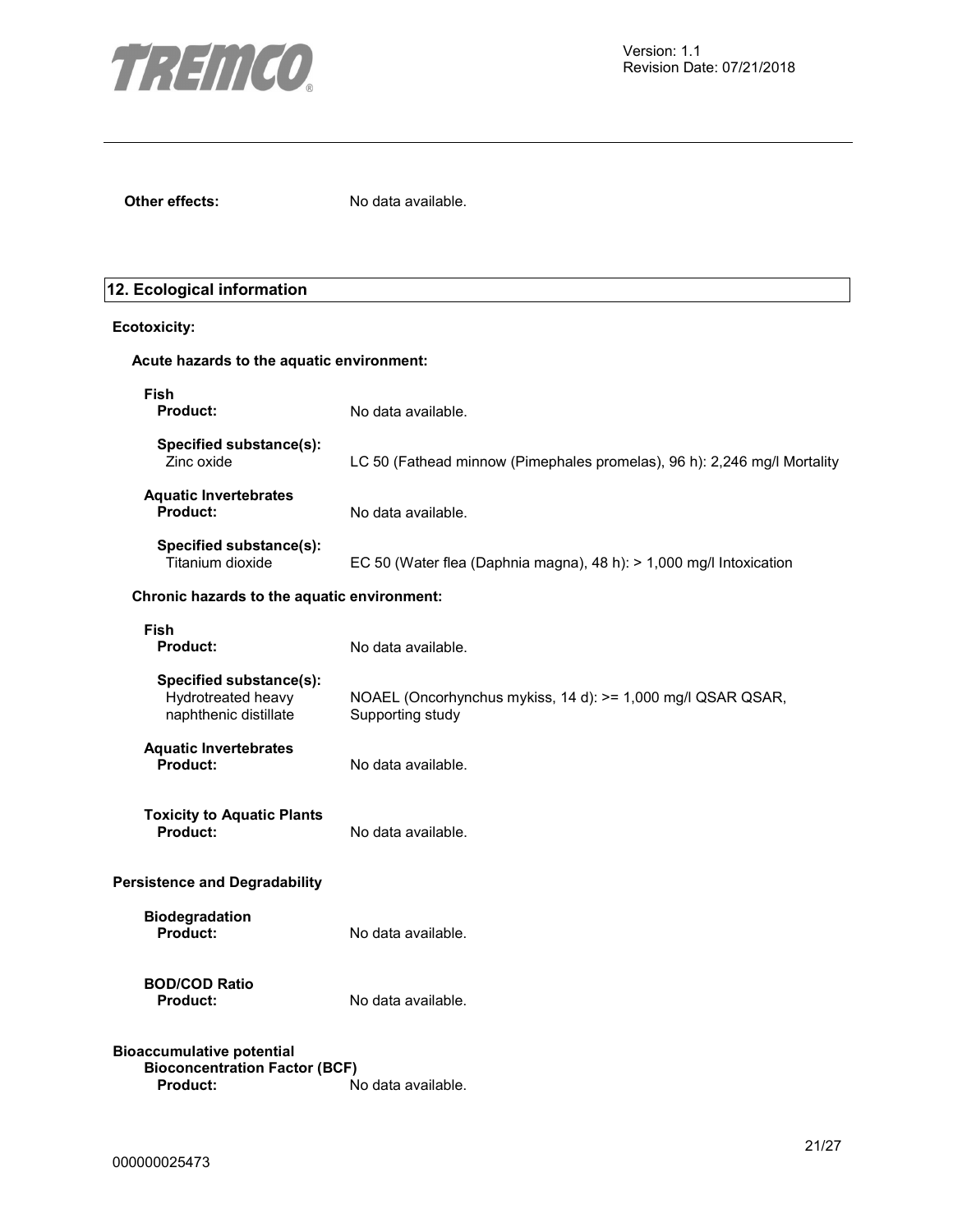

# **Partition Coefficient n-octanol / water (log Kow) Product:** No data available. **Mobility in soil:** No data available. **Other adverse effects:** No data available. **13. Disposal considerations Disposal instructions:** Dispose of waste at an appropriate treatment and disposal facility in accordance with applicable laws and regulations, and product characteristics at time of disposal. **Contaminated Packaging:** No data available. **14. Transport information TDG:**  Not Regulated **CFR / DOT:** Not Regulated **IMDG:**  Not Regulated **15. Regulatory information US Federal Regulations**

# **TSCA Section 12(b) Export Notification (40 CFR 707, Subpt. D)**

None present or none present in regulated quantities.

# **US. OSHA Specifically Regulated Substances (29 CFR 1910.1001-1050)**

# **Chemical Identity OSHA hazard(s)**

Crystalline Silica (Quartz)/ Silica Sand

# kidney effects

lung effects immune system effects Cancer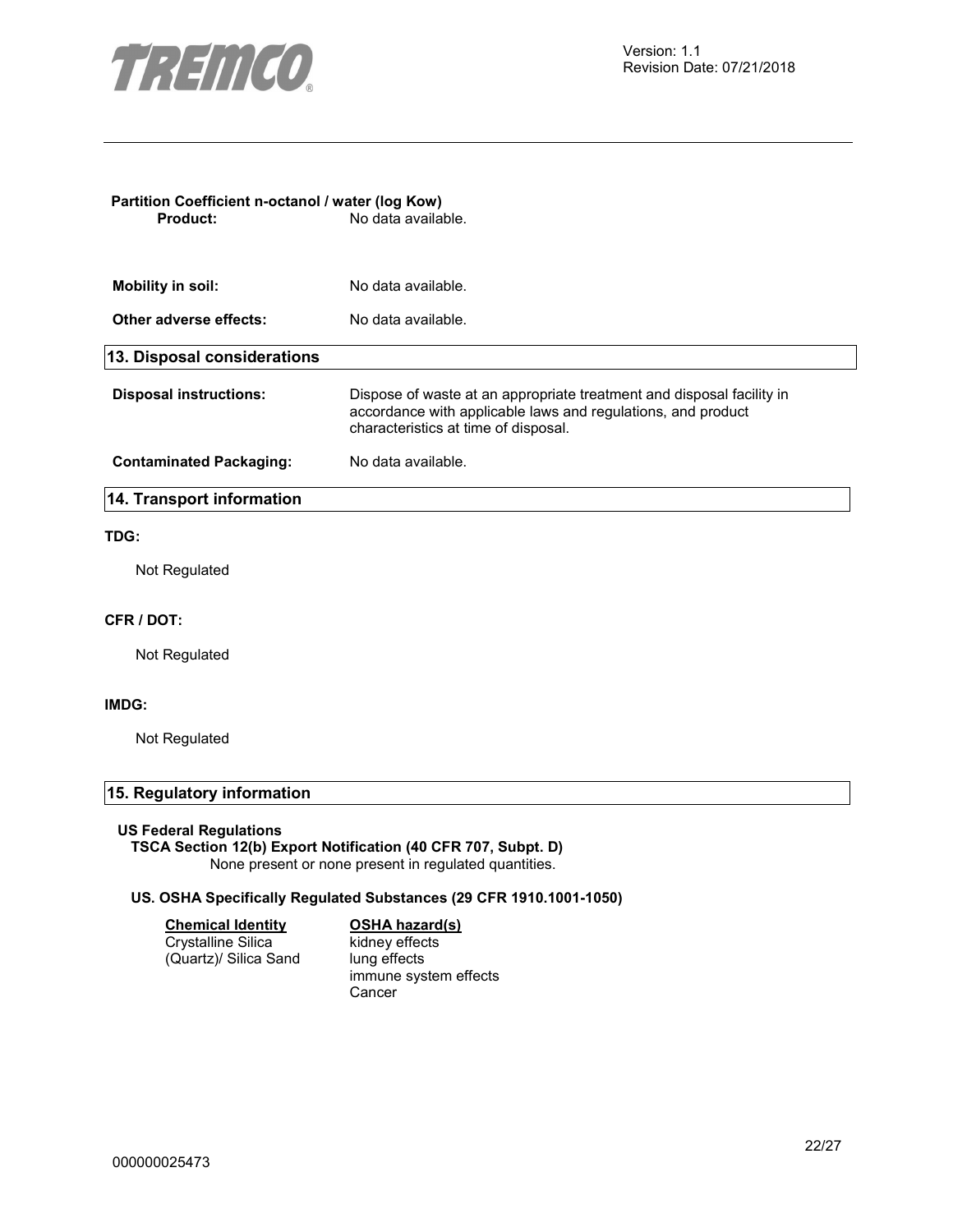

# **CERCLA Hazardous Substance List (40 CFR 302.4):**

| <b>Chemical Identity</b> | Reportable quantity |
|--------------------------|---------------------|
| Methyl benzimidazole-2-  | $10$ lbs.           |
| yl carbamate             |                     |
| Phosphoric acid          | 5000 lbs.           |
| Propionic acid           | 5000 lbs.           |

# **Superfund Amendments and Reauthorization Act of 1986 (SARA)**

#### **Hazard categories**

Immediate (Acute) Health Hazards Delayed (Chronic) Health Hazard Acute toxicity (any route or exposure) Skin Corrosion or Irritation Serious eye damage or eye irritation **Carcinogenicity** 

# **SARA 302 Extremely Hazardous Substance**

None present or none present in regulated quantities.

#### **SARA 304 Emergency Release Notification**

| <b>Chemical Identity</b> |                                 | Reportable quantity |  |
|--------------------------|---------------------------------|---------------------|--|
| Zinc oxide               |                                 |                     |  |
|                          | Methyl benzimidazole-2- 10 lbs. |                     |  |
| yl carbamate             |                                 |                     |  |
| Phosphoric acid          |                                 | 5000 lbs.           |  |
| Propionic acid           |                                 | 5000 lbs.           |  |

#### **SARA 311/312 Hazardous Chemical**

| <b>Chemical Identity</b>       | <b>Threshold Planning Quantity</b> |
|--------------------------------|------------------------------------|
| I ow acid filtered neutral oil | 10000 lbs                          |
| Talc                           | 10000 lbs                          |
| Calcium Carbonate              | 10000 lbs                          |
| (Limestone)                    |                                    |
| Aluminum hydroxide             | 10000 lbs                          |
| Calcium carbonate              | 10000 lbs                          |
| Titanium dioxide               | 10000 lbs                          |
| Calcium oxide                  | 10000 lbs                          |
| Zinc oxide                     | 10000 lbs                          |
| Hydrotreated heavy             | 10000 lbs                          |
| naphthenic distillate          |                                    |
| Amorphous silica               | 10000 lbs                          |
| Dolomite                       | 10000 lbs                          |
| Magnesite                      | 10000 lbs                          |
| Crystalline Silica (Quartz)/   | 10000 lbs                          |
| Silica Sand                    |                                    |
| Aluminum oxide                 | 10000 lbs                          |

# **SARA 313 (TRI Reporting)**

**Chemical Identity** Zinc oxide

**Clean Air Act (CAA) Section 112(r) Accidental Release Prevention (40 CFR 68.130)**  None present or none present in regulated quantities.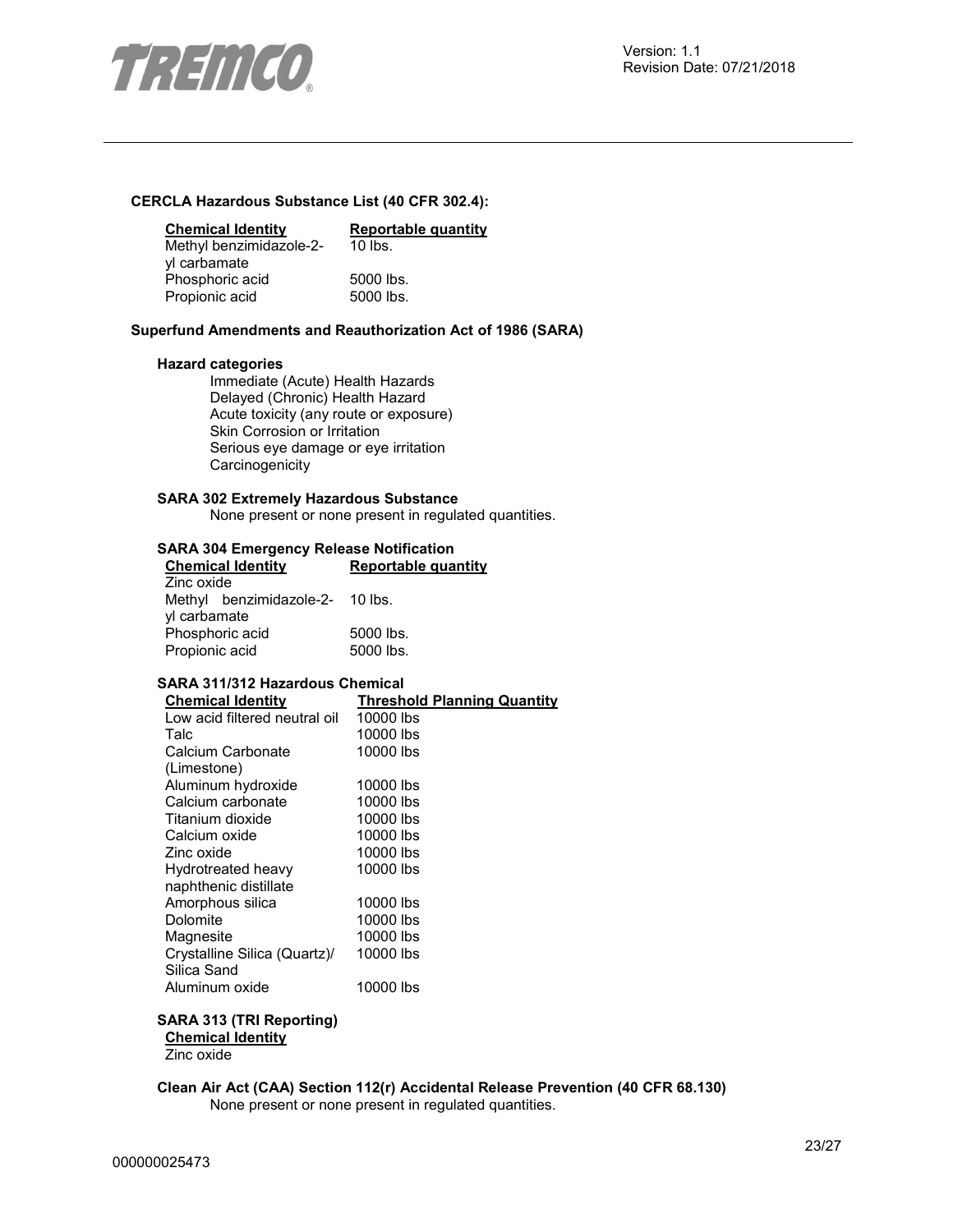

#### **Clean Water Act Section 311 Hazardous Substances (40 CFR 117.3)**  None present or none present in regulated quantities.

# **US State Regulations**

### **US. California Proposition 65**



**WARNING** Cancer - www.P65Warnings.ca.gov

# **US. New Jersey Worker and Community Right-to-Know Act**

**Chemical Identity** Talc Calcium Carbonate (Limestone) Calcium carbonate Titanium dioxide Calcium oxide Zinc oxide Hydrotreated heavy naphthenic distillate Crystalline Silica (Quartz)/ Silica Sand

## **US. Massachusetts RTK - Substance List**

#### **Chemical Identity**

Talc Calcium Carbonate (Limestone) Calcium carbonate Titanium dioxide Zinc oxide Crystalline Silica (Quartz)/ Silica Sand

#### **US. Pennsylvania RTK - Hazardous Substances**

#### **Chemical Identity**

Talc Calcium Carbonate (Limestone) Calcium carbonate Titanium dioxide Calcium oxide Zinc oxide

# **US. Rhode Island RTK**

# **Chemical Identity**

Talc Calcium Carbonate (Limestone) Aluminum hydroxide Calcium carbonate Titanium dioxide Zinc oxide

# **International regulations**

# **Montreal protocol**

Not applicable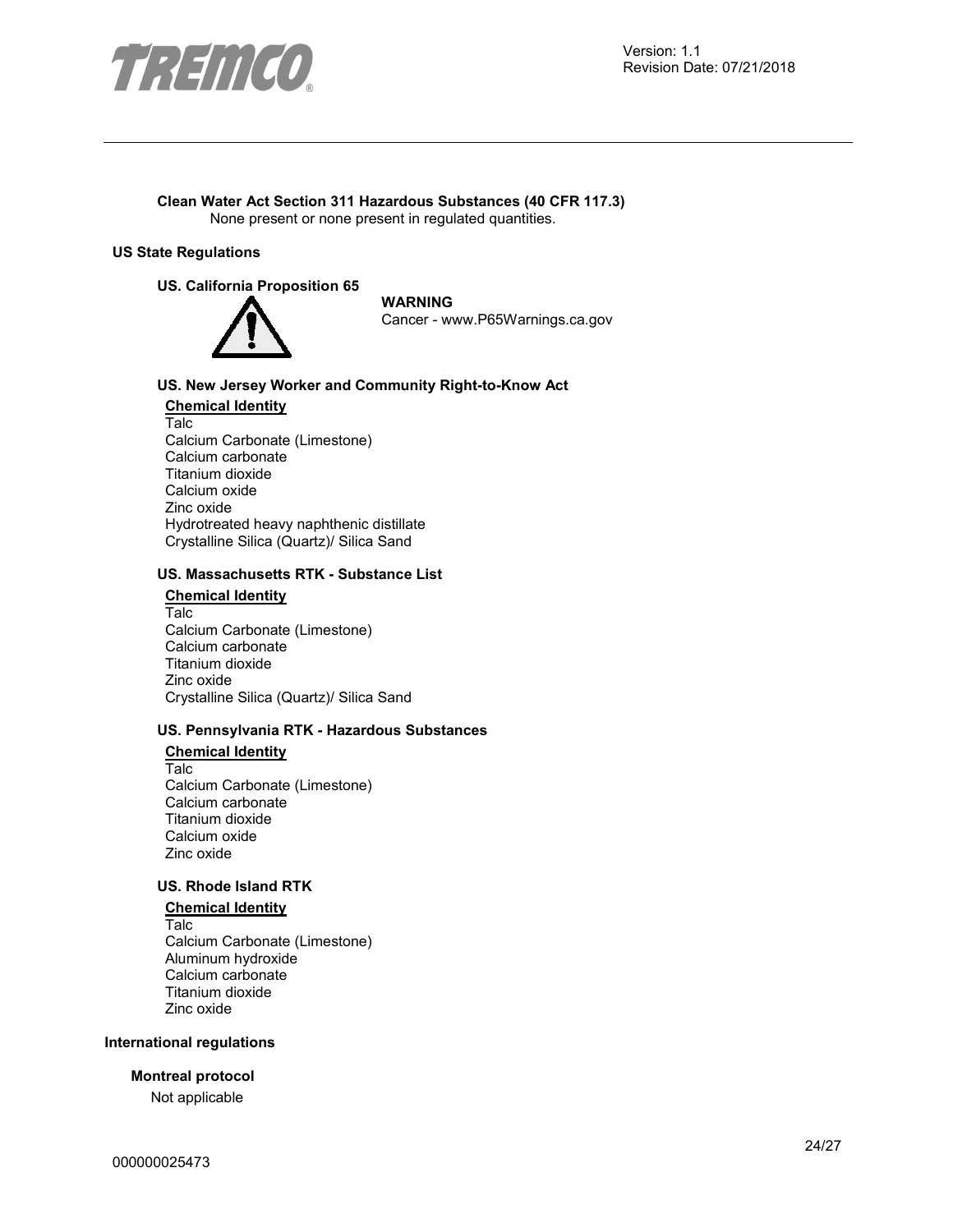

# **Stockholm convention**

Not applicable

# **Rotterdam convention**

Not applicable

# **Kyoto protocol**

Not applicable

# **VOC:**

| Regulatory VOC (less water and<br>exempt solvent) | $: 1$ g/l |
|---------------------------------------------------|-----------|
| VOC Method 310                                    | $0.05\%$  |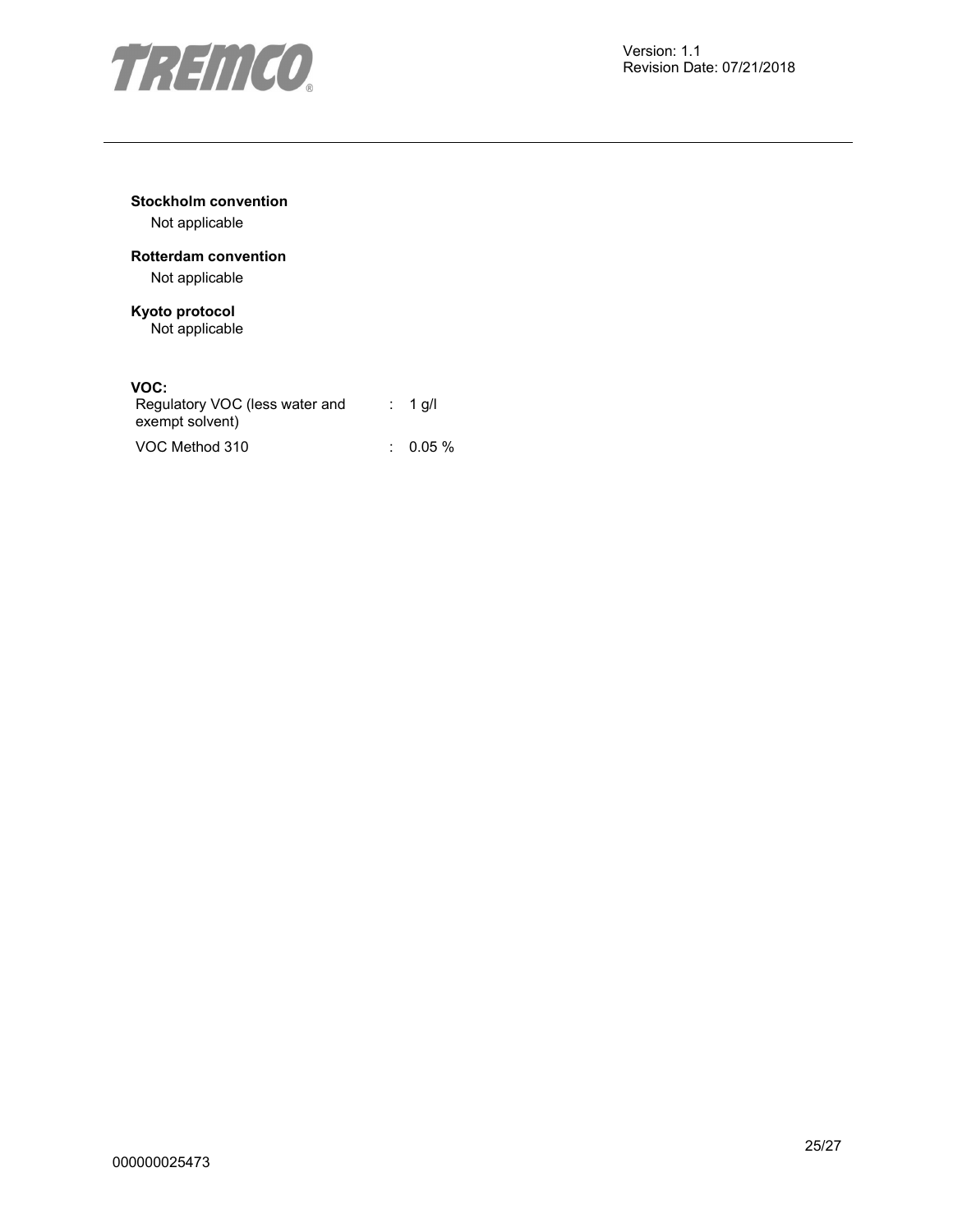

| <b>Inventory Status:</b>                 |                                                                                           |
|------------------------------------------|-------------------------------------------------------------------------------------------|
| Australia AICS:                          | One or more components in this product are<br>not listed on or exempt from the Inventory. |
| Canada DSL Inventory List:               | All components in this product are listed on or<br>exempt from the Inventory.             |
| EINECS, ELINCS or NLP:                   | One or more components in this product are<br>not listed on or exempt from the Inventory. |
| Japan (ENCS) List:                       | One or more components in this product are<br>not listed on or exempt from the Inventory. |
| China Inv. Existing Chemical Substances: | One or more components in this product are<br>not listed on or exempt from the Inventory. |
| Korea Existing Chemicals Inv. (KECI):    | One or more components in this product are<br>not listed on or exempt from the Inventory. |
| Canada NDSL Inventory:                   | One or more components in this product are<br>not listed on or exempt from the Inventory. |
| Philippines PICCS:                       | One or more components in this product are<br>not listed on or exempt from the Inventory. |
| US TSCA Inventory:                       | All components in this product are listed on or<br>exempt from the Inventory.             |
| New Zealand Inventory of Chemicals:      | One or more components in this product are<br>not listed on or exempt from the Inventory. |
| Japan ISHL Listing:                      | One or more components in this product are<br>not listed on or exempt from the Inventory. |
| Japan Pharmacopoeia Listing:             | One or more components in this product are<br>not listed on or exempt from the Inventory. |
| Mexico INSQ:                             | One or more components in this product are<br>not listed on or exempt from the Inventory. |
| Ontario Inventory:                       | One or more components in this product are<br>not listed on or exempt from the Inventory. |
| Taiwan Chemical Substance Inventory:     | One or more components in this product are                                                |

not listed on or exempt from the Inventory.